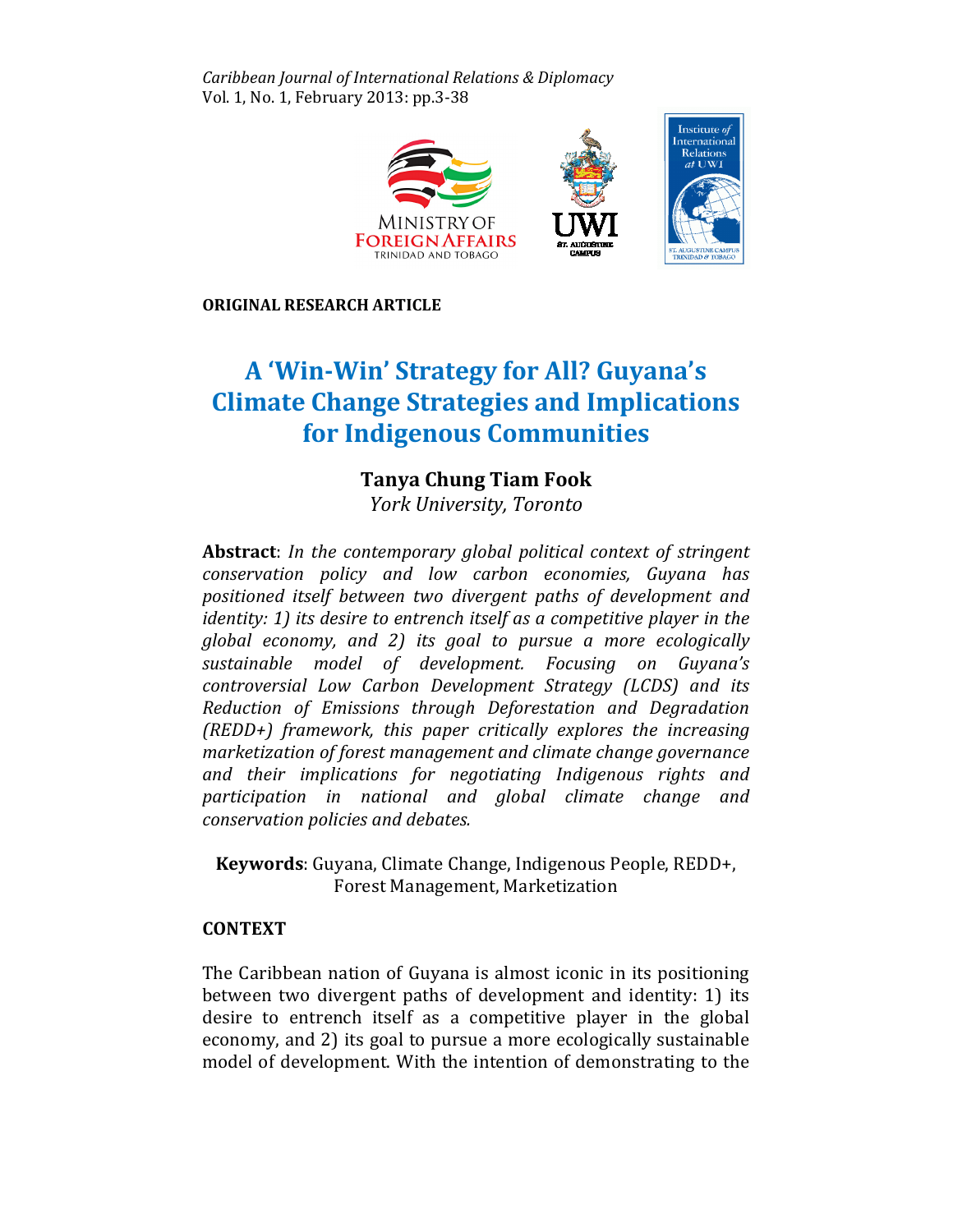world that Guyana need not choose between national development and climate change mitigation, it is attempting to forge its divergent development paths into one ambitious course. The current Government of Guyana, led by the People's Progressive Party/Civic (PPP/C) and its international benefactors have developed a broad-based strategy framework for mitigating climate change and deforestation. Guyana's Low Carbon Development Strategy (LCDS) is based on the United Nations Framework Convention on Climate Change's (UNFCCC) Reduction of Emissions through Deforestation and Degradation (REDD+) framework and is targeted at: i) developing ecosystem monitoring and management systems, ii) low-carbon development initiatives based on mitigating deforestation and degradation of forests, iii) stimulating investment and market incentives in compensation for protecting forest and ecosystem services, and iv) strengthening institutional capacity and benefit-sharing mechanisms from market-oriented activities.

Similar to other REDD+ projects in forested nations of the global South, the LCDS in Guyana is portrayed as a relatively inexpensive and quick option for mitigating climate change and effecting transformational change in resource management and economic development models. Moreover, it allegedly represents a win–win solution for a broad spectrum of stakeholders involved with forest management and development at global, national and sub-national levels, including governments, commercial actors, Indigenous and forest peoples, donor nations and institutions; conservation NGOs, and the global community. Large, results-based funding streams from mainly international sources, and broadly defined and participatory projects are intended to contribute to protecting forests, environmental governance and low carbon development goals. Hence, REDD+ projects are considered innovative and markedly different from dominant climate policy which often privileges economic development goals whenever they collide with environmental conservation and local development priorities (Pielke 2010). The LCDS also aims to engage Indigenous and forest-dependent peoples and provide livelihood alternatives for them. While the broad vision and rhetorical commitments fueling the LCDS appear to be participatory, equitable and responsive, however, the differential positioning of competing stakeholder interests, endemic corruption and market ethos undermine potential benefits — particularly for Guyana's Indigenous communities.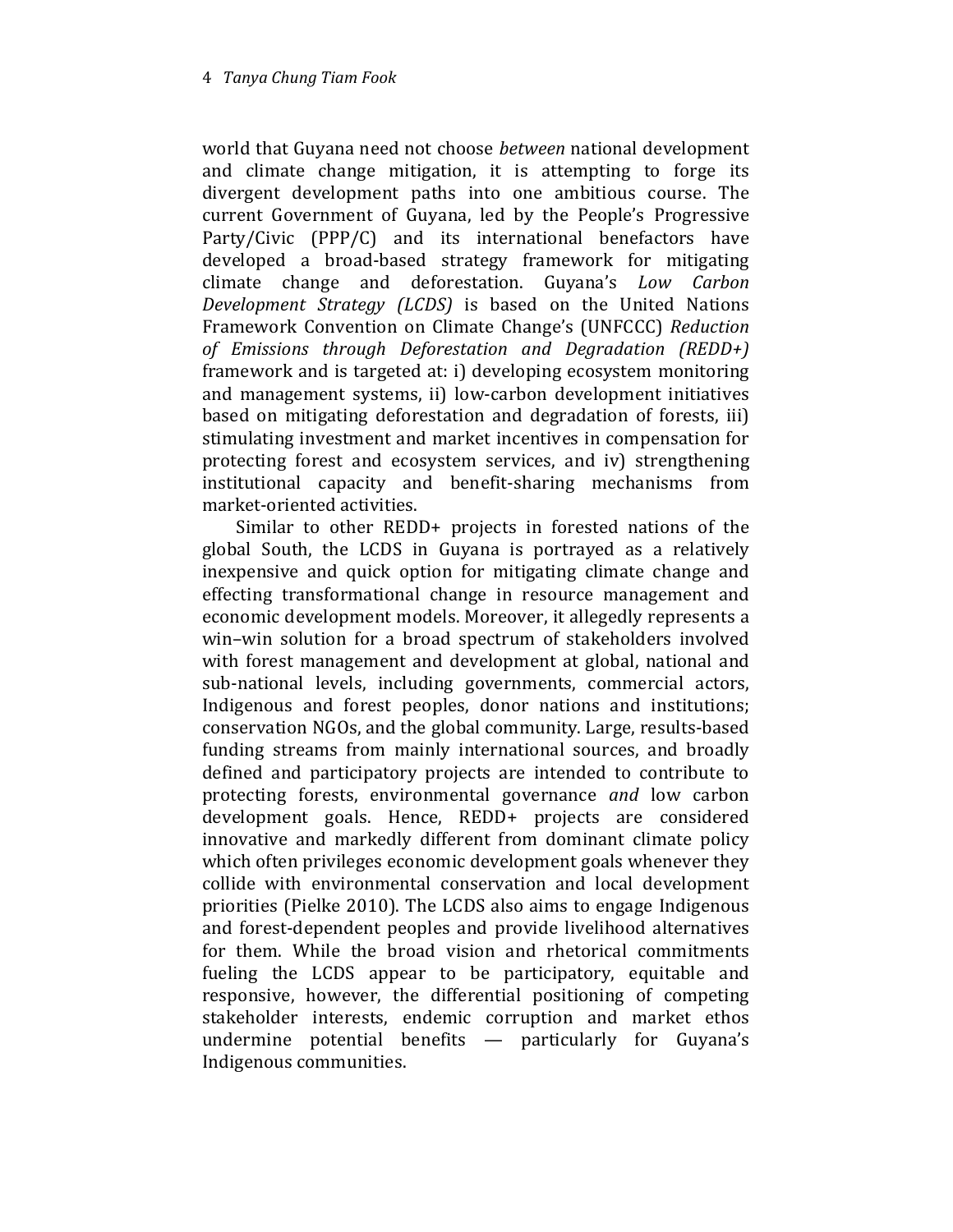In this paper, I critically explore the terrain of the LCDS and REDD+ framework1, within the context of the increasing marketization of forest conservation and climate change policy. In particular, I trace their implications for affected Guyanese Indigenous communities and territories, especially with regard to negotiating Indigenous rights and participation within emergent forest governance strategies. Salient to this discussion are:

- i) climate justice for Caribbean nations and Indigenous peoples;
- ii) examination of the global REDD+ framework, Guyana's LCDS and the Norway-Guyana Agreement;
- iii) the Government of Guyana's capacity for mitigating corruption and providing forest governance within the context of the LCDS;
- iv) the implications of forest marketization and carbon markets for Indigenous peoples;
- v) foregrounding Indigenous peoples' rights, engagement and benefits within the LCDS context; and
- vi) critical challenges for ecologically sustainable development in Guyana.

Despite the high profile of climate change science and governance, there has been a systematic neglect of the effects of new climate change policies on Indigenous and other vulnerable forest-dependent communities (Salick & Byg, 2007). Hence, this paper problematizes current global and national policy discourses on climate change governance and market-oriented forestry conservation that fail to accommodate the development priorities and complex local realities of affected Indigenous and forest peoples (Adger et al. 2001). It also examines internal and external constraints on effective forest governance and meaningful engagement of Indigenous peoples' rights and participation in the Guyanese REDD+ context. While the paper focuses more on Guyana, the critique offered is germane to critical literatures on global environmental change, conservation and Indigenous peoples, marketization of forestry and development studies in Latin American and Caribbean. It also provides a cautionary tale for other heavily forested nations with Indigenous and/or forest-based populations that are pursuing REDD+, payments for ecosystem services, and other forms of global carbon offset mechanisms in an effort to balance economic and ecologically sustainable development imperatives.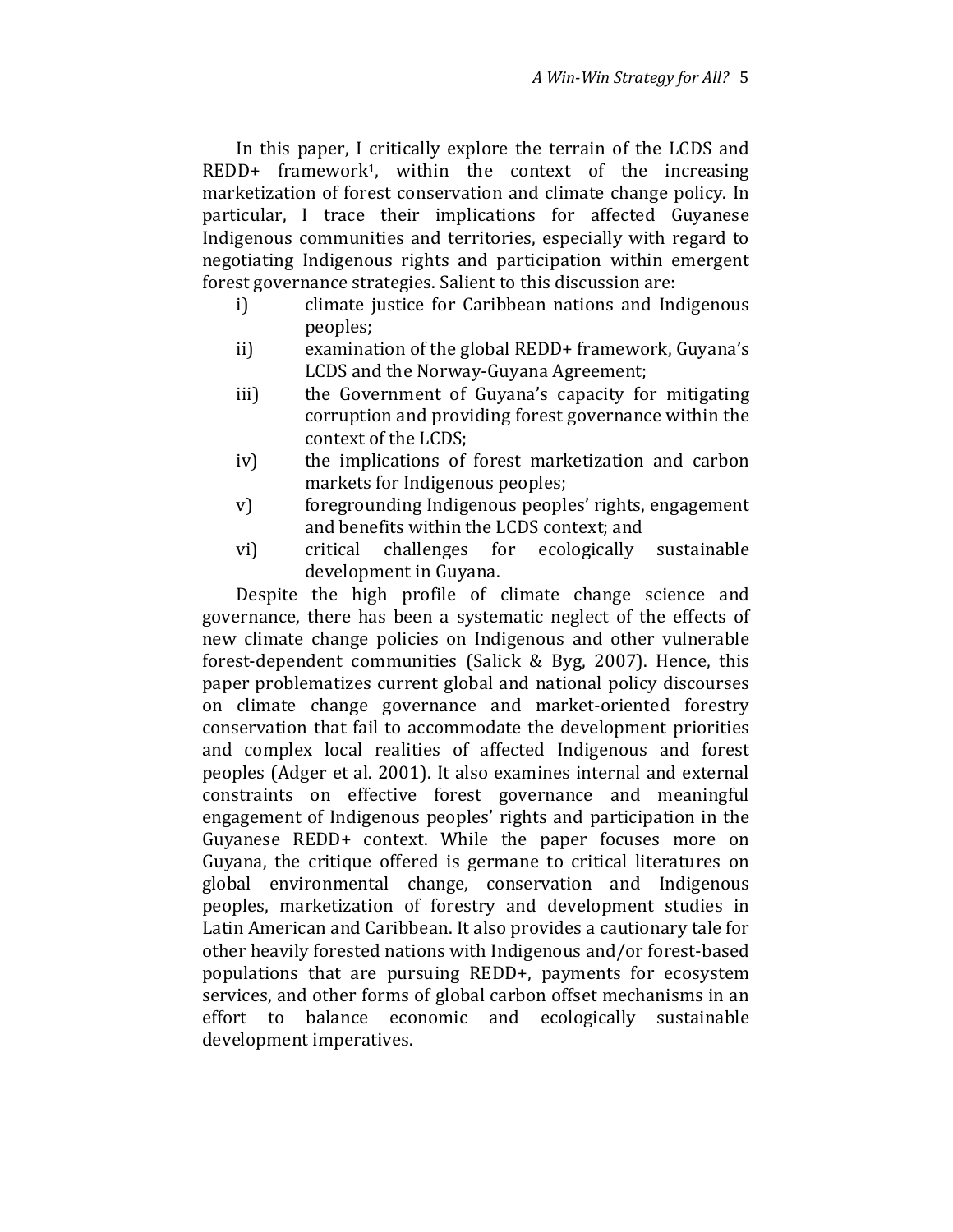## NEGOTIATING CLIMATE JUSTICE FOR THE CARIBBEAN AND INDIGENOUS PEOPLES

Caribbean nations and Indigenous and forest peoples are both particularly vulnerable to the impacts of climate change. They disproportionately bear the environmental and social burdens of deforestation, mining, the oil and gas fuel production cycle, and climate change (International Climate Justice Network 2002) that cause ecological degradation of forests, habitat and biodiversity loss, pollution and carbon emissions, increased temperatures, coral reef bleaching, more intense hurricanes, rising sea levels and flooding, mud slides, changes in agricultural patterns, and epidemics. Such impacts threaten the food sovereignty, health, socio-ecological relationships, and local livelihood and economic security of Caribbean nations (Magrin et al. 2007; Mimura et al. 2007), and especially Indigenous and other vulnerable communities within them. Furthermore, in the context of the North-South divide that has been further entrenched by the global climate regime (Bishop and Payne 2010; Depledge and Yamin 2009), Caribbean nations and Indigenous peoples are disproportionately excluded from global governance discourses and policy-making related to climate change mitigation.

In response to this Important tenets have shaped the position of Guyana and other Caribbean nations in negotiating a global agreement on climate change (the Copenhagen Accord) at the COP 15 meeting, as well as subsequent rounds of negotiations at COP 16 and COP 17. Caribbean leaders and activists have pressured leaders of developed nations to commit to more aggressive mitigation of rising CO2 emissions and greenhouse gases. Another priority has been to solicit funds from wealthier developed nations to develop enhanced response and adaptation mechanisms in Caribbean nations to deal with the impacts of climate change (Trotz, 2010). Guyana's primary adaptation challenge is flood risk, particularly along the low-lying coastal plain where the majority of the population and prime agricultural lands are located. The country's sea-defense system, a legacy of Dutch colonialism, has not been adequately maintained and is in imminent need of adequate flood abatement infrastructure including new drainage and irrigation structures (Office of Climate Change 2010; Trotz 2010). The existing vulnerability of Guyana's natural and man-made seadefense systems have been exacerbated by the impacts of climate change such as increasing flood volume and frequency and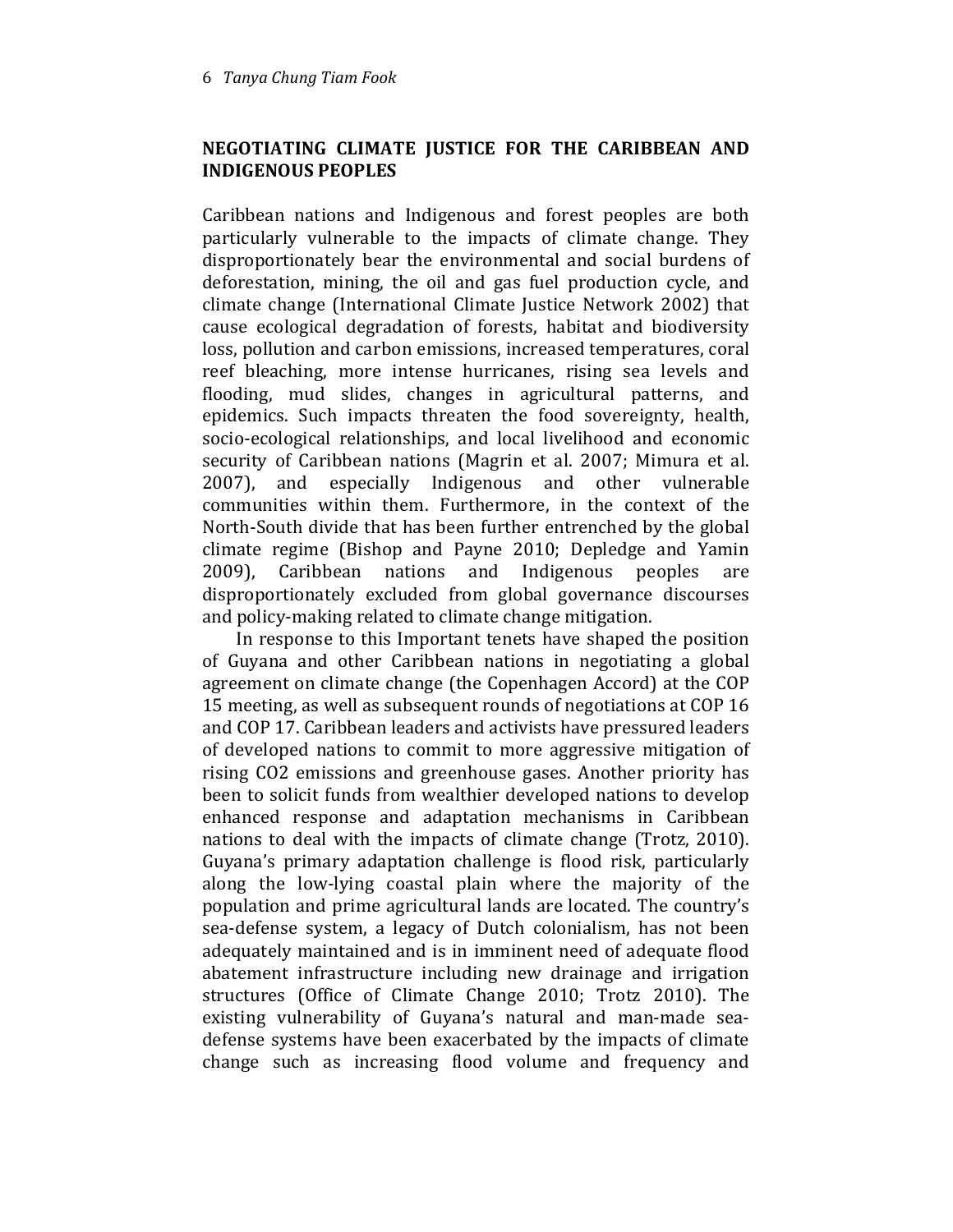accelerated coastal erosion (Dalrymple & Pulwarty, 2006). For Caribbean nations like Guyana, coastal vulnerability represents a direct threat to key livelihood activities and incomes, human security, cultural identity and marine biodiversity (Bishop & Payne 2012).

With low technological and economic capacity, most Caribbean nations lack adequate mechanisms to respond and adapt to the impacts of climate change (Magrin et al 2007). The region is also vulnerable to imperial legacies and the volatile nature of the global economy, trade, and governance systems (Colchester 1997). Caribbean leaders, activists and academics have also been pressuring developed nations to commit to an enhanced technology transfer system whereby Caribbean and other developing nations will also be able to develop their technological capacity to support response and adaptation mechanisms (Trotz 2010).

Marking the beginning of a long and tenuous journey in global climate change governance, the work of the Ad Hoc Working Group on Long-term Cooperative Action and follow-up Cancún Agreements (COP16) and Durban Platform (COP17) appear to represent a watershed in terms of REDD+ projects. In particular, they contain rhetoric related to ensuring the full and effective participation of Indigenous and forest-dependent populations in REDD+ actions; as well as setting binding targets for emissions reductions on both developed and developing nations and full implementation of the Green Climate Fund to support developing countries with adaptation. However, a string of broken promises and a lack of binding commitment by many developed nations in the past three rounds of climate negotiations have made Caribbean nations and environmental organizations skeptical about whether they will actually receive financial investments and technology resources. At COP 17, CARICOM Deputy-General, Lolita Applewhaite (2010) stated, "It is more than unacceptable that the global community should walk away from the negotiating table in Mexico, without a legally binding agreement." Thus, after the disappointment and political apathy of the past COP meetings, Guyana and other Caribbean nations have set climate change as an integral part of the political agenda for the region.

Many Indigenous peoples from Latin America and the Caribbean been particularly outspoken regarding the undemocratic and imperialistic nature of the international COP meetings and negotiations and are actively struggling to attain climate justice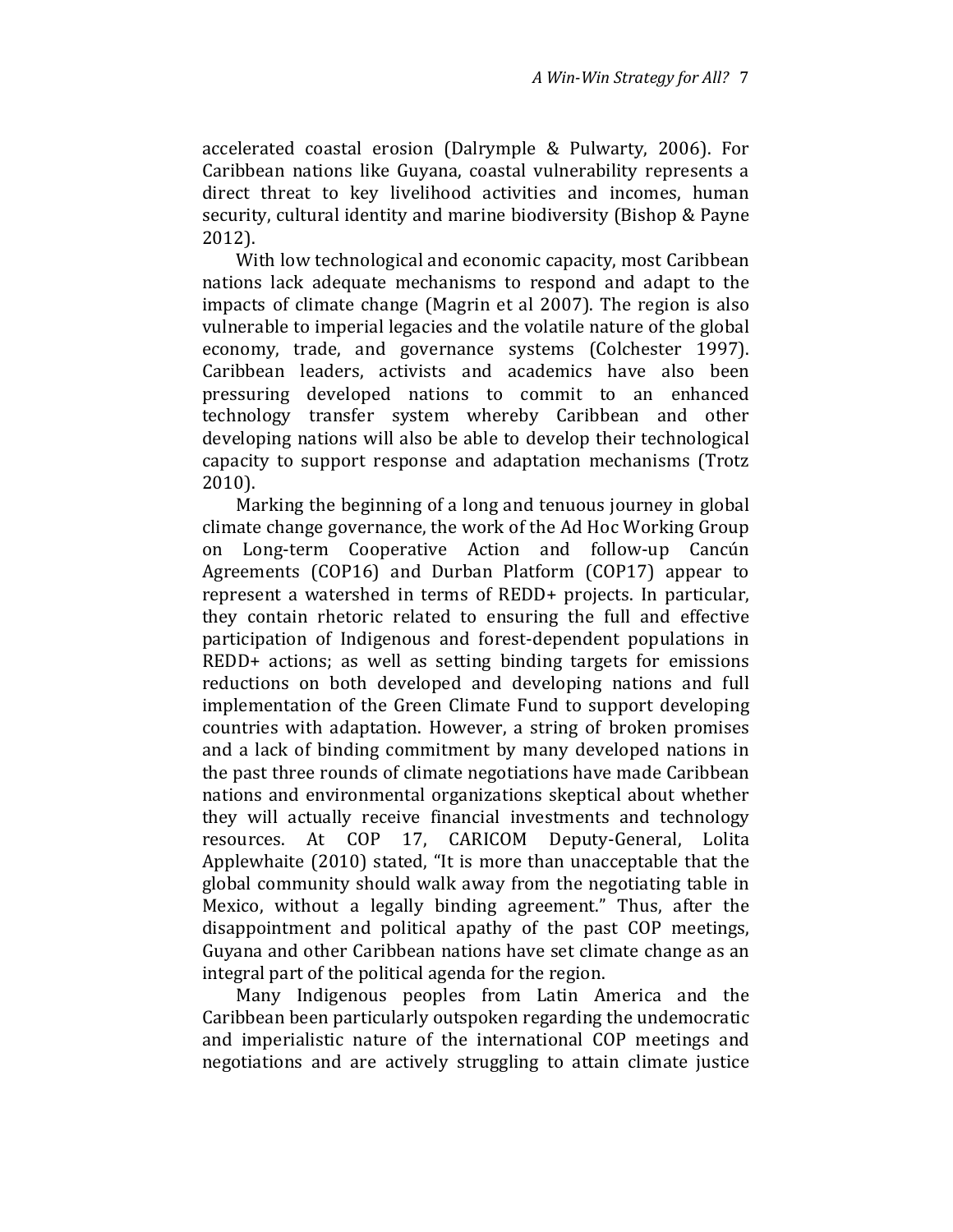(Cultural Survival 2010; Salick and Byg 2007). Pivotal to the increasingly active participation of their representatives in national and global climate change policies and debates is the growing sociopolitical mobilization of Indigenous peoples around the world (Chung Tiam Fook 2011). Indigenous leaders and allies worry that unless Indigenous peoples reassert their rights to territoriality, self-determination, informed consultations, and free, prior and informed consent (FPIC) as guaranteed under the United Nations Declaration on the Rights of Indigenous Peoples, REDD+ actions may dislocate people from their lands and livelihoods (Zueras 2010). Indigenous struggles with the Government of Guyana's LCDS and other contested forestry and natural resource management policies indicate that "new initiatives are also needed to control mining, mitigate social and environmental impacts, support alternative livelihoods and ensure that Amerindians participate meaningfully in plans for reducing emissions from deforestation and forest degradation" (Colchester and LaRose 2012, iii).

# THE REDD+ FRAMEWORK

The REDD+ Governance Development Plan and Low Carbon Development Strategy (LCDS) are an integral part of Guyana's overall policy framework on development, the National Development Strategy and the National Competitiveness Strategy (Norway-Guyana MOU 2009). REDD+ is overseen by the UNFCCC's Clean Development Mechanism, which is designed to provide cooperative solutions to the problems posed by climate change. It is a system of financial incentives paid to developing nations by conservation organizations, nations and companies with the goal of preventing destruction and degradation of forests and their carbon storage properties (Office of Climate Change 2010). The current REDD+ architecture is based on a more preventative and progressive ethos and has been expanded to include i) sustainable forest management, ii) forest conservation and iii) the enhancement of forest carbon stocks. These changes reflect different sets of respective interests (Angelsen et al. 2012), such as countries with an active forest-use development approach (e.g. Guyana and Indonesia); countries with plentiful forests and low deforestation (e.g. Guyana); and countries with growing forest stocks (i.e. India and China).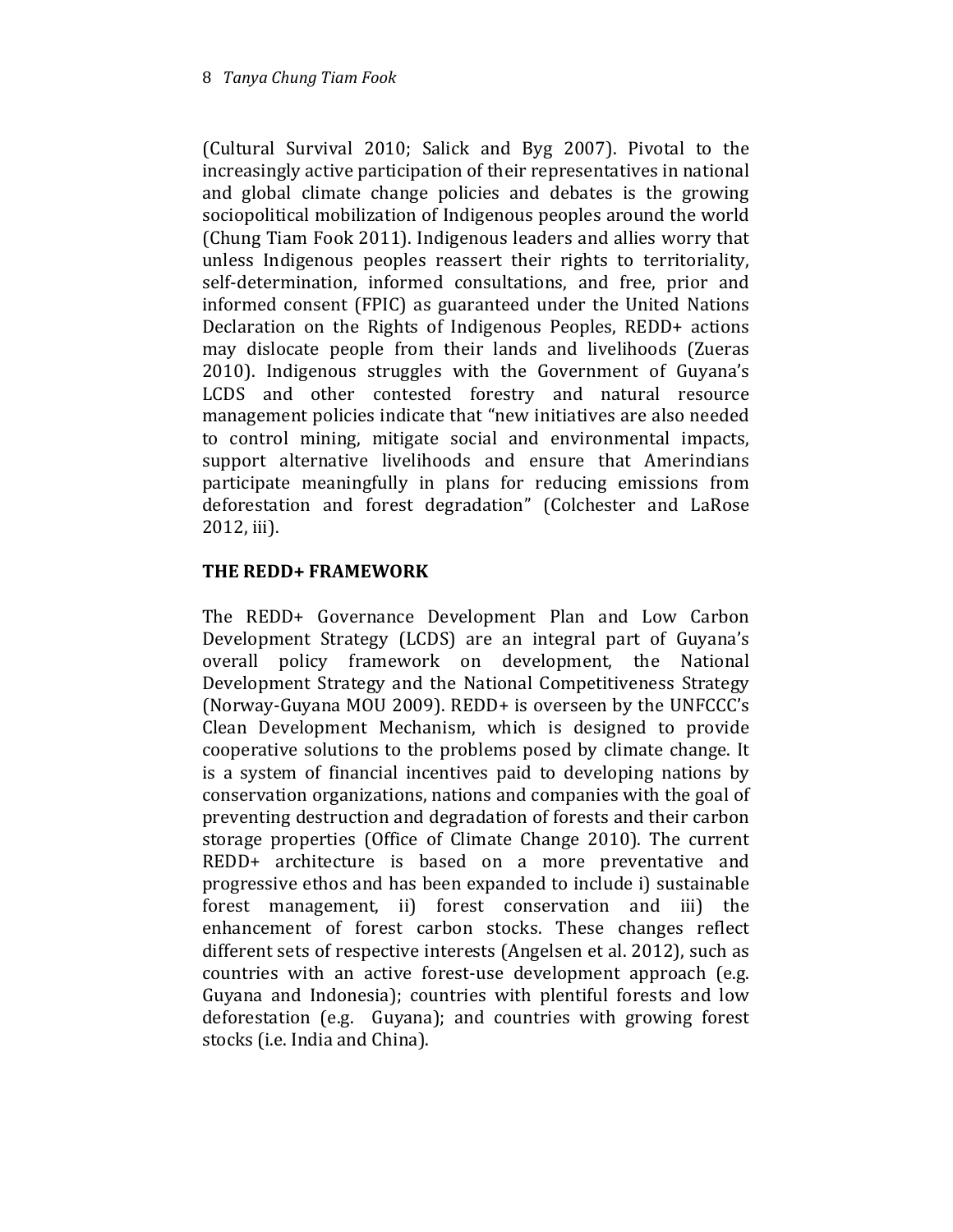Since its full integration within the global climate agenda at COP 13 in 2007, the REDD+ framework has experienced many changes, spurred by the absence of a new global climate agreement, strong "business as usual" economic interests, and divergent ideological and politico-economic agendas (Angelsen and McNeil 2012). Alongside the global political and economic interests that have largely shaped the current REDD+, varied ideological narratives also play a significant role in shaping the framework and emerging debates. These narratives reflect the disparate paradigms framing broader environmental discourses (Hiraldo and Tanner 2012), such as 1) market liberalism: economic development and marketization of forests, 2) institutionalism: good governance, strong institutions and forest management, 3) bioenvironmentalism: preserving the ecological value of forests, and 4) social ecology: social well-being and more democratic, rights-based approaches to emissions reductions. REDD+ continues to be a vague and ill-defined concept that gives space for numerous and often competing interest groups and ideological positions to interpret the framework according to their own agendas. This vagueness has factually contributed to the popularity of REDD+ amongst a broad coalition of disparate groups and nations.

However, the REDD+ framework is only as good as it is practicable and it is precisely in the operationalization of projects where powerful international, national and sub-national political and commercial interests can distort or dilute REDD+ objectives to their advantage (Angelsen and McNeil 2012). Reviews of REDD+ plans in Indonesia, Bolivia, Cameroon, Vietnam and Tanzania by the Centre for International Forestry Research (CIFOR) (Angelsen 2009; Angelsen and McNeil 2012) highlight important aspects of the current REDD+ architecture that are persistent challenges for operationalizing projects: i) resolving whether funding should be directed more at Indigenous and forest-dependent communities to conserve forests, or to compensate extractive interests for not deforesting; ii) ensuring high-level government commitment; iii) strong transparency and coordination within governments and between state and non-state actors; iv) ensuring participation and benefit-sharing and v) establishment of harmonized monitoring, reporting and verification (MRV) systems.

It is important to recognize that although the REDD+ system creates a broad ideological umbrella for different actors and networks to pursue their divergent political, social and economic interests — its particular historical context affects the way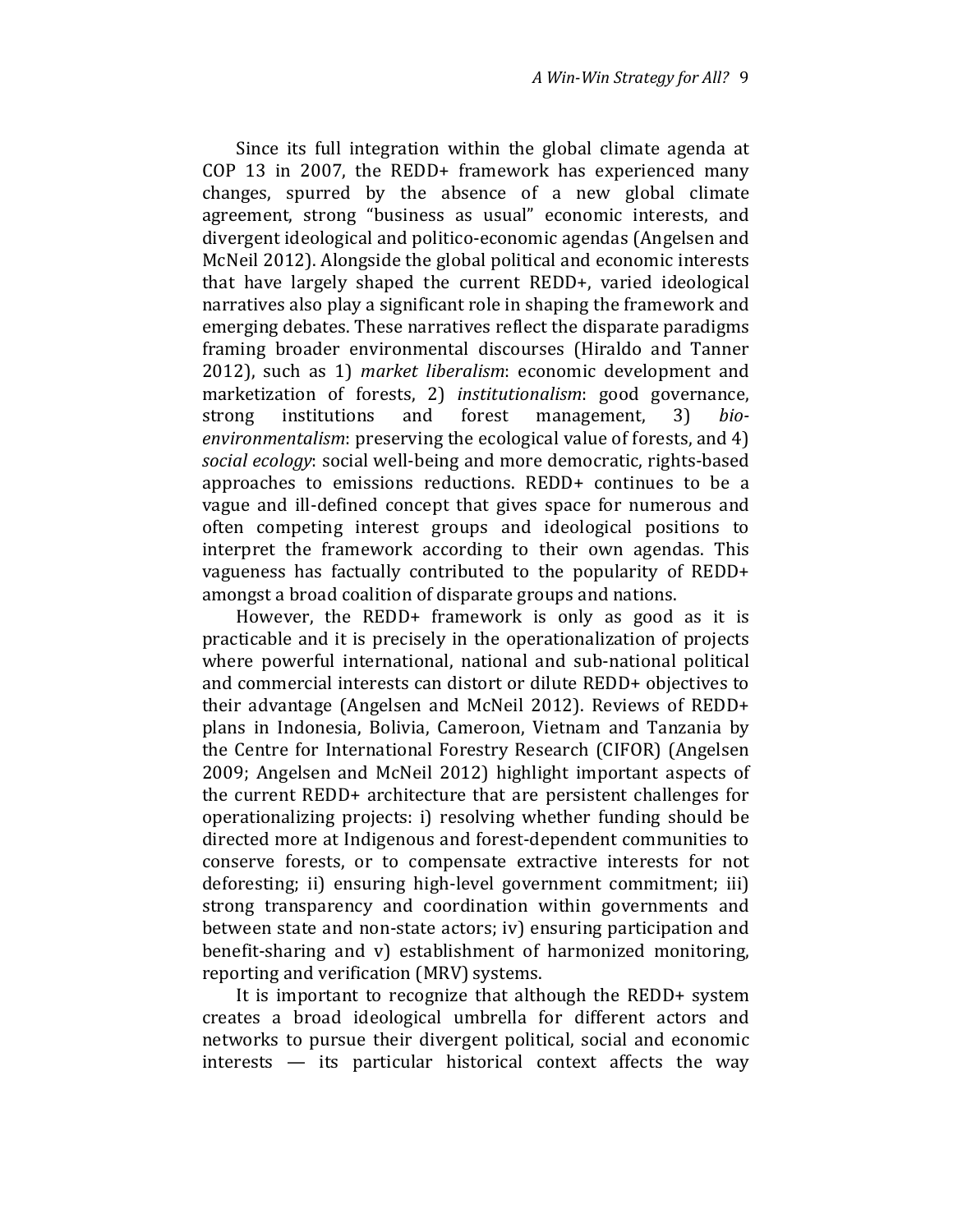Indigenous and forest peoples are regarded within the framework. The declaration from the Latin American Indigenous Forum on Climate Change (2010) indicates that the majority of forested areas targeted by governments and NGOs for REDD+ initiatives (e.g. Bolivia, Brazil, Guyana, Indonesia, Papua New Guinea) are located in Indigenous territories due to their historical protection by the peoples who dwell in them. However, the Global Alliance of Indigenous Peoples and Local Communities against REDD+ and for Life highlight that Indigenous peoples have not been recognized as rights-holders in the Copenhagen Accord, nor within many national climate policy discourses in individual countries. There has been, however, increasingly explicit rhetoric on the rights and participation of Indigenous and forest peoples within subsequent global agreements (e.g. Cancún Agreement and recent REDD+ documents) guiding the REDD+ system and global forest management (Sikor et al. 2010). Such references to Indigenous rights and participation importantly acknowledge the history of dispossession, political and territorial exclusion and cultural marginalization subjected on Indigenous and forest peoples within the context of past and contemporary forest, natural resource, land and wildlife management regimes.

While REDD+ has started to address Indigenous and forest peoples' rights as well as the problematic issues of the previous REDD system, there is need to critically explore how strategies such as the LCDS will resolve key challenges facing Indigenous communities. For example, decision-making and financing processes for REDD+ projects continue to be mostly centralized and top-down, and do not provide meaningful forms of consulting and participation for Indigenous peoples and other affected populations. In response, the Coordinator of Indigenous Organizations of the Amazon River Basin's (COICA) REDD+ Indigena Plan was proposed by its constituent Indigenous Nations of the Amazonic region (Guyana, Suriname, Brazil, Ecuador, Peru, Colombia, and Bolivia) at the COP17 meeting (Vanguardia 01-12- 12). The COICA Plan recognizes forest-dependent Indigenous peoples as having the expertise to conserve forests and protect ecosystem services such as carbon storage, as a primary strategy for climate change mitigation. It demands that critical funds for REDD+ projects be directly invested into affected Indigenous communities and their institutions to support local forest conservation and low carbon initiatives — rather than funds invested in carbon market schemes. The COICA Plan also calls for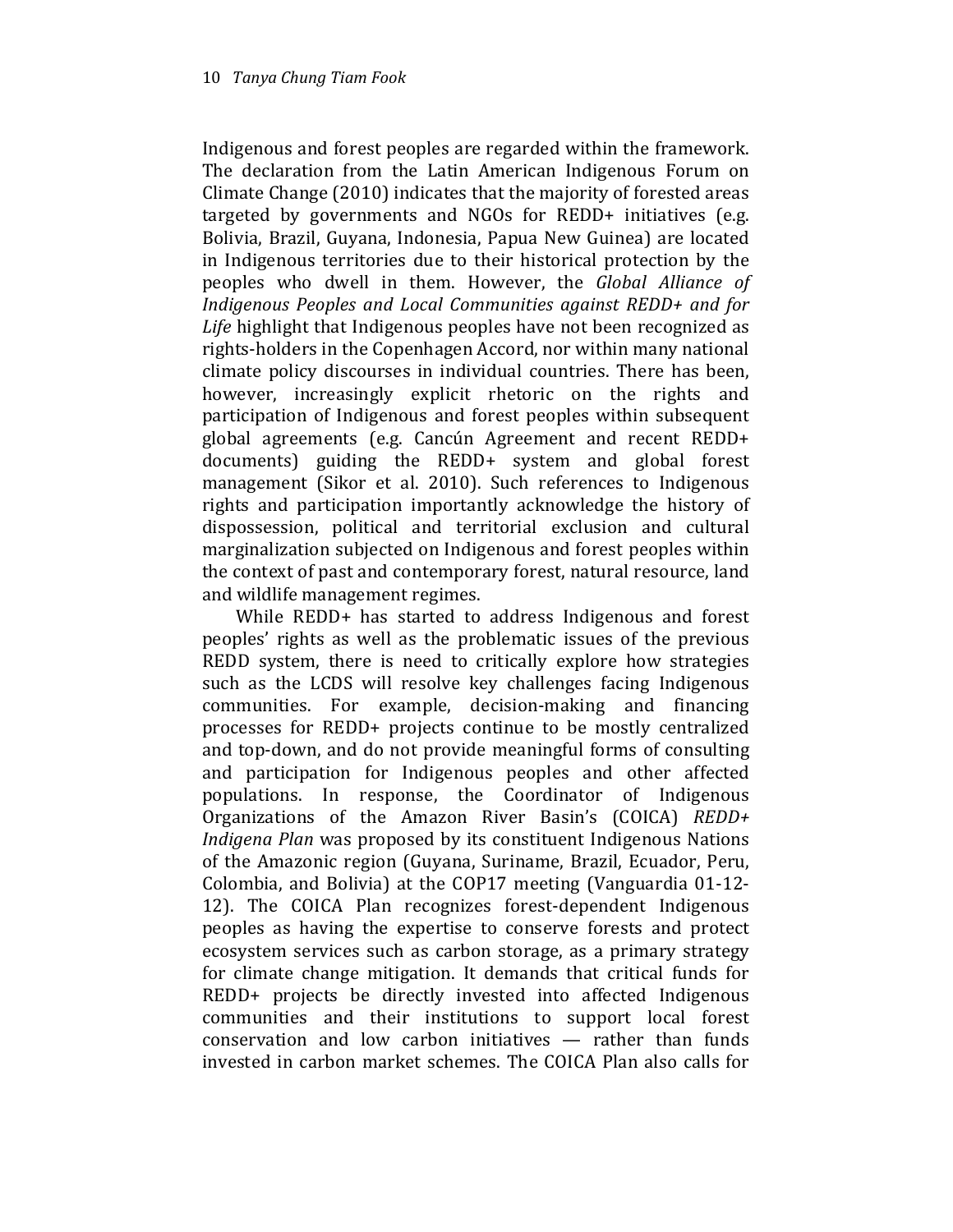National level climate mitigation policies related to forestry management and economic development to be collaborative with Indigenous and forest peoples and to promote adequate accountability mechanisms.

## TOWARDS DEVELOPING A LOW CARBON, "GREEN" ECONOMY IN GUYANA

Juxtaposed between its Amazonian bio-geographic location in South America, and its historical and cultural groundings in the Anglo-Caribbean, Guyana is unique in the Latin American and Caribbean region. Guyana's diverse forest, mountain, wetland and savannah ecosystems comprise important features of both the Amazonian basin and the Guiana Shield bioregions in South America. In particular, its forests and non-timber forest products, wetlands, minerals, and wildlife are significant to the ecological and cultural integrity of the region. Guyana's peoples and cultural traditions are also diverse and rich, including nine Indigenous nations and communities of Indian, African, Chinese, Portuguese, other European and mixed ancestry.

Like other countries in the region, the post-independence nation state of Guyana has inherited many of the political, economic, and cultural legacies of the colonial era; these colonial legacies are constantly being reconstituted through intensified global economic development (Black and McKenna 1995). Guyana's ecosystems have historically experienced relatively little anthropogenic pressure due to low population densities and a minimal level of international development and investment. The past three decades have marked a period of competing national and foreign development interests over Guyana's lands and resources and the country's interior has been increasingly opened to extractive industries, such as logging, mining and petroleum exploration. Guyana continues to be heavily dependent upon export of unsustainable renewable exports such as timber, and non-renewable exports such as gold, bauxite and oil. Hence, the nation has succumbed to the standard development paradox of which "rising [national] incomes lead to falling standards of living" (Colchester, 2005, p. 289). This applies for the majority of Guyanese people but, in particular, for the nine Indigenous nations, who have increasingly become targets of development schemes.

In its efforts to liberalize the economy and make it attractive to foreign investment, the present Government of Guyana has been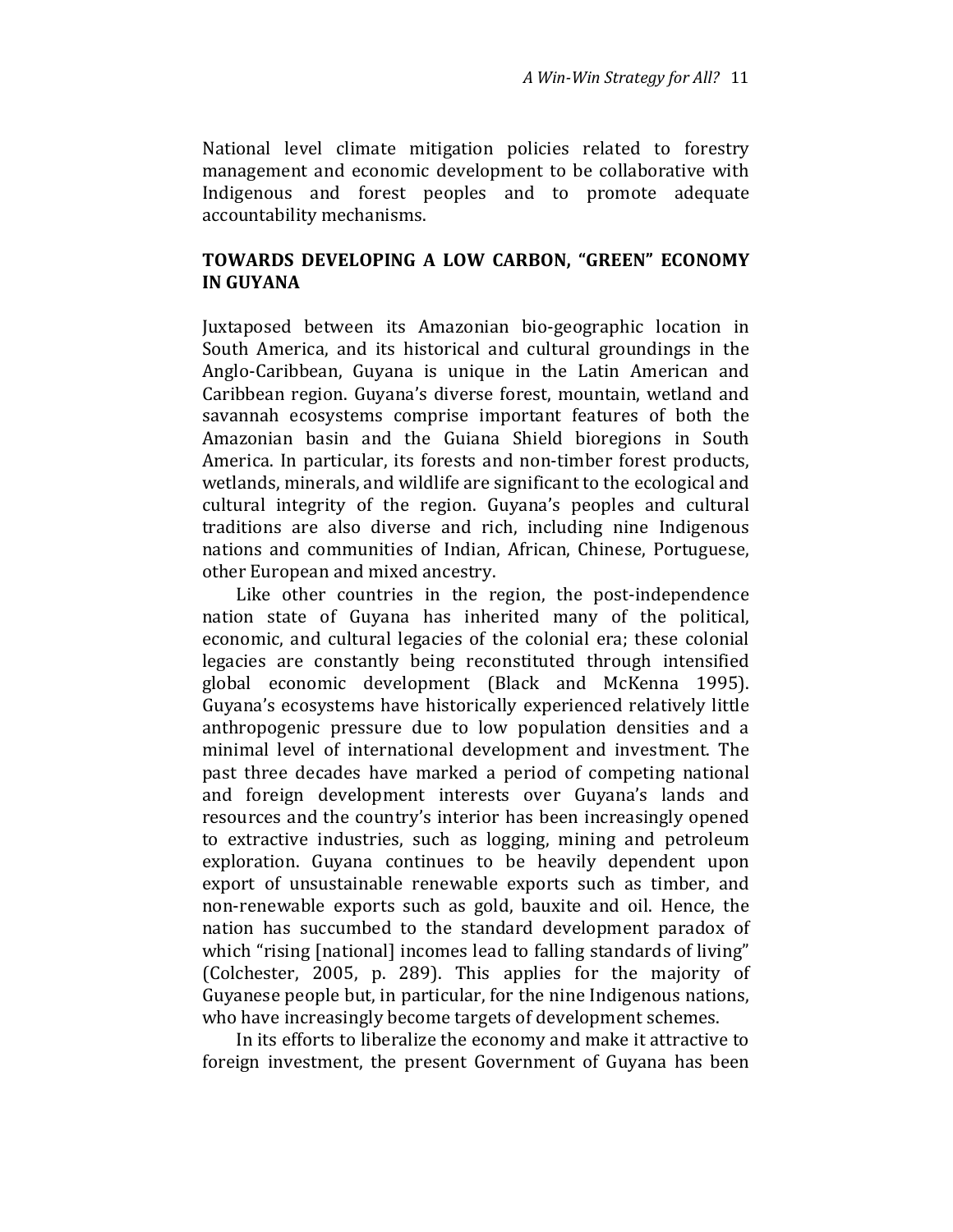introducing numerous waves of economic reforms (Office of Climate Change 2010). Guyana's National Development Strategy and National Competitiveness Strategy form the blueprint of the nation's economic development framework and have been retrofitted to resonate with the language of international climate change policy discourse. The government similarly purports that developing a low carbon economy in Guyana will sustain national economic growth while also strengthening local livelihoods and contributing to national and global climate security (Jagdeo 2009b). However, it remains questionable how such an ambitious low carbon development scheme will take shape, due to Guyana's firm entrenchment on disadvantageous terms within the current global economic system. Moreover, while the government has made numerous overtures regarding development of capacity building, employment and economic opportunities for Indigenous and other forest peoples, it has yet to concretely identify what those opportunities would be, or whether they would be commensurate with livelihoods culturally defined by the communities themselves.

# Low Carbon Development Strategy

Guyana's LCDS represents the most ambitious and far-reaching strategy for climate change mitigation and ecosystem servicesfinancing in the region, and Guyana is the first nation in the world to commit to national scale action on REDD+ (Office of Climate Change 2010). The Strategy uses REDD+ as its primary framework — and benefits from the UNFCCC, and numerous international state and institutional partners such as Norway, World Wildlife Fund, Conservation International and the Iwokrama International Centre for Rainforest Conservation and Development. The goals of the LCDS include contributing to global carbon abatement and climate change measures through protection of its forests; making Guyana's economy low in carbon emissions and more sustainable; developing national forest conservation policies; and uplifting Guyana's diverse communities from poverty (Office of Climate Change 2010). The LCDS also aims to incentivize Guyana to develop its economy and infrastructure in a manner that reduces carbon emissions, what the Office of the President describes as "a low deforestation, low carbon, climate-resilient economy" (Jagdeo 2009b; Office of Climate Change 2010 3).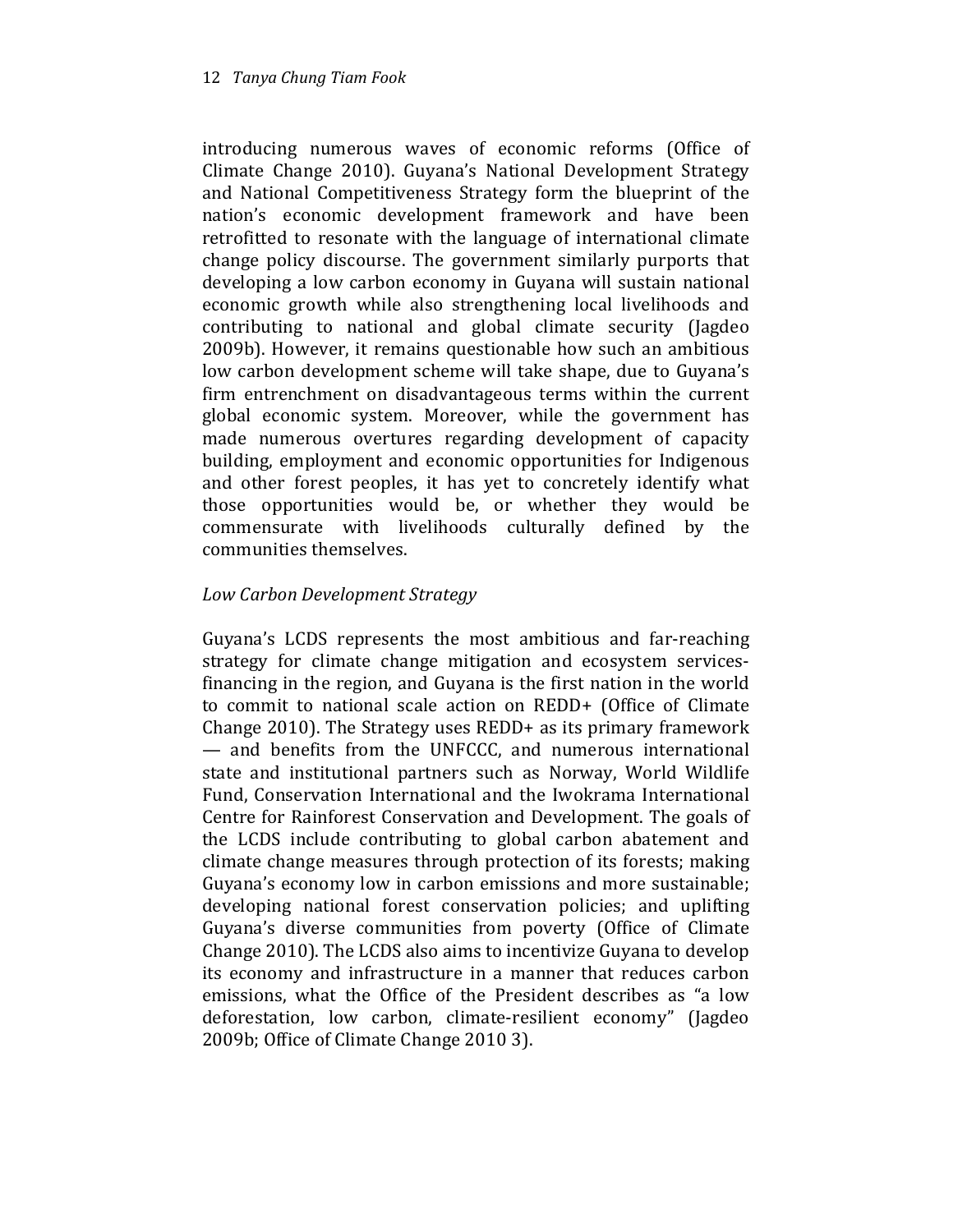Although development of adaptation mechanisms is of paramount importance for vulnerable nations like Guyana, particularly with respect to its sea-defense systems, there are numerous domestic challenges to adaptation, especially limited financial resources and technically skilled human resources (Hickey & Weis, 2012). With global climate governance and funding focused on mitigation, the government has focused on mitigation and infrastructural enhancement strategies like the LCDS as both a national priority and focus of global leadership on climate change mitigation. Paradoxically, Guyana contributes relatively negligible amounts of carbon and other greenhouse gas emissions into the atmosphere, yet suffers disproportionately from the threats of climate change stemming from other emitting nations. Furthermore, the REDD+ framework is targeted at areas with high levels of deforestation, and Guyana has a low level relative to both regional and global levels (Colchester and LaRose 2010). Hence, mitigation policies focused on a low carbon economy could be made less a priority — with more donor funds (e.g. the Norway-Guyana Agreement) invested toward adaptation capacity-building and mechanisms such as developing new models of social, economic and technological capacity (Bishop & Payne 2012).

Due to both their increased vulnerability to the impacts of deforestation and climate change, and their long-evolved environmental adaptation skills, Indigenous peoples in Guyana are at the forefront of the issue of adaptation. Adaptation technologies such as livelihood adaptation, land reclamation, water conservation, irrigation, shifting farm cultivation, rotational fishing and hunting, cultural resiliency, location and elevation of plant cultivation have been used by Indigenous peoples in Guyana to cope with biodiversity and harvest losses due to climate shifts. As climate change, deforestation and forest degradation increasingly threaten biodiversity and Indigenous people's livelihoods, they simultaneously threaten people's natural defenses against variation and change that traditionally utilize biodiversity in innovative ways (Salick & Byg 2007). The LCDS mentions that it will assist Indigenous people in adapting mitigation strategies to combat climate change (Office of Climate Change 2010), yet the only comprehensive adaptation-oriented strategy that the LCDS has designated for Indigenous communities is the Community Monitoring, Research and Verification project (C-MRV). However, the C-MRV project has been led and supported by communities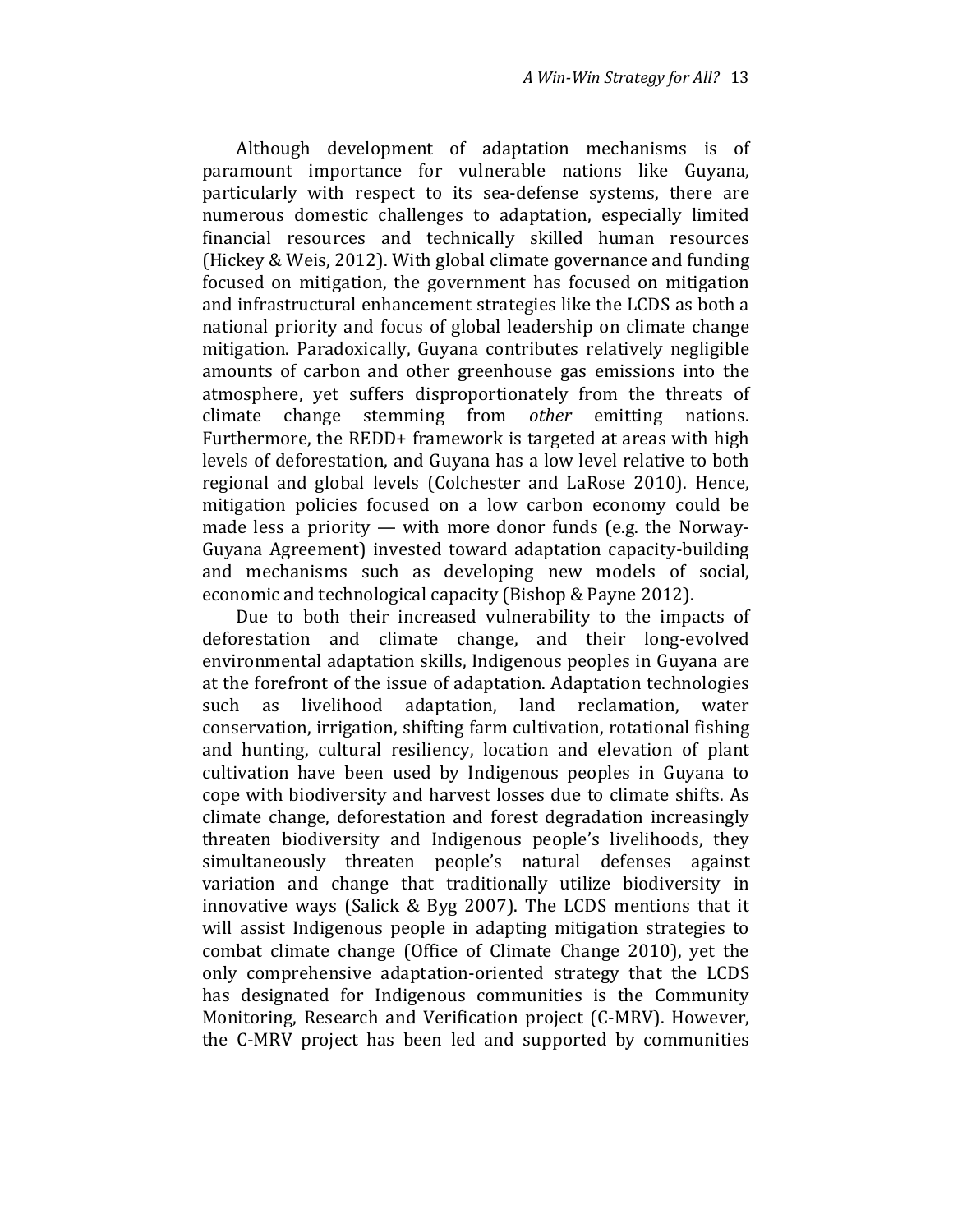themselves, and their institutional partners, rather than by the Guyanese government.

# Norway-Guyana Agreement and Carbon Trading

The LCDS has been endorsed and financed by the Norwegian Government and are enshrined within a Memorandum of Understanding (MOU) between Guyana and Norway (2009). The MOU particularly details Guyana's performance-based commitment in return for conditional payments up to US\$250 million, to be paid in annual installments by Norway to the Guyana REDD+ Investment Fund (GRIF) by 2015. These payments are based on Guyana's provision of forest climate services, performance in forest conservation and structuring of a low carbon economy based on carbon abatement strategies.

In an effort to become the first nation to achieve carbon neutrality (a net zero carbon footprint)2, Norway's International Climate and Forest Initiative works closely with developing country governments and NGOs to reduce emissions from deforestation and forest degradation and has forged similar bilateral REDD+ agreements and financial investments with Brazil, Indonesia, Democratic Republic of Congo and Tanzania (Norway Ministry of the Environment 2012). Although there continues to be no progress by global parties to establish a standardized forest carbon market (as of COP 17), the carbon market is already becoming a multi-billion-dollar global industry in the marketization of climate change and ecosystem services (Schapiro 2009). A study conducted by the McKinsey Group consulting firm concludes that a poor country like Guyana would need to be compensated between US\$430 million and US\$2.3 billion from international donors to not degrade its forests for the sake of economic development (Colchester & La Rose 2010; Zoltan 2010). Hence, to conserve Guyana's forests and ecosystem services for the benefit of Guyana and the rest of the world, the government expects annuity payments –– called Economic Value to the Nation (EVN) –– from Norway and other developed countries, of US\$580 million (Office of Climate Change 2009).

The basic premise of carbon markets is this: highly emitting nations (like Norway) and industrial firms (like General Motors) cultivate an 'environmentally clean' public image by offsetting their 'unavoidable' carbon emissions produced through industrial and energy production and transportation through investment in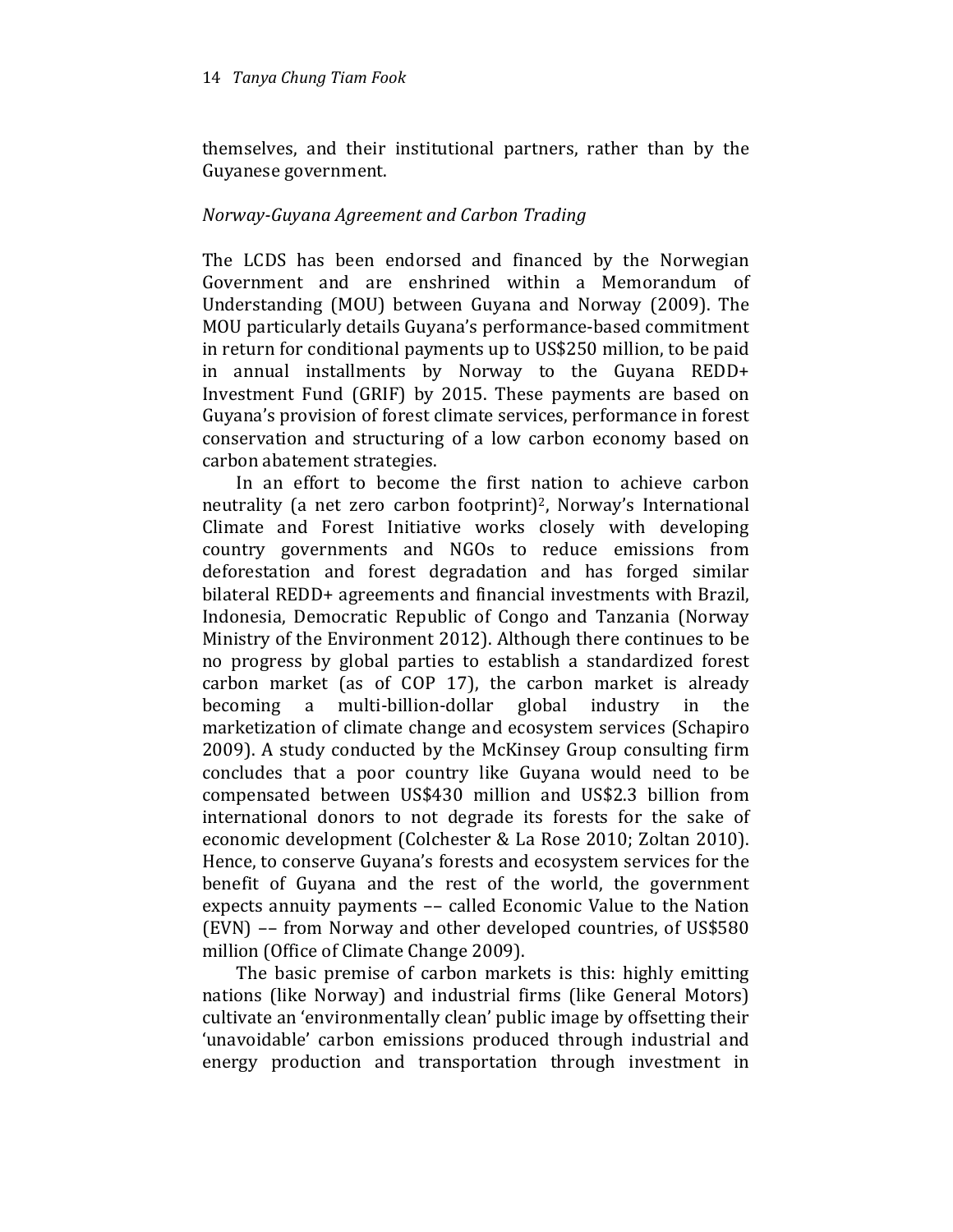carbon emissions reduction initiatives or the purchase of credittrading rights to an area of forest (also called 'avoided deforestation') in heavily forested developing countries such as Guyana and Brazil. In documented cases from other REDD+ countries (Angelsen 2009; Schapiro 2009; redd-monitor.org), many Indigenous and forest-dependent populations have become increasingly vulnerable and, in some countries, have been dispossessed from their lands and livelihoods. Rather than industry actors from developed nations investing in ecologically sustainable technologies and carbon mitigation strategies to reduce localized and aggregate carbon levels, they can instead support conservation and REDD+ initiatives in countries like Guyana where emissions are already very low. As Marina Silva, Presidential candidate for Brazil's Green Party states, "America needs to reduce its own emissions first, before Brazilian forests are put on the table. Otherwise, we are going to transfer the problem one more time to the developing countries. And the developed countries are going to continue their same practices. The problem is not going to stop" (In Schapiro 2009). There is also concern by Indigenous and other critics of REDD+ and global carbon trading schemes that Guyana's cooperation with Norway on the LCDS amounts to a form of "green imperialism" by wealthier developed nations to take control of Guyana's forests and ecosystem services (Jagdeo 2009; Lohmann 2012).

# Addressing the Government's Capacity for Forest Governance and Mitigating Corruption

The Government of Guyana has been ideologically and politically motivated by a mixture of the market liberalism and institutionalism paradigms underpinning REDD+ (Angelsen and McNeil 2012) in its design and institutional preparation for the LCDS framework. It seems to vacillate between intensely prioritizing economic development and forest marketization on one hand, and on the other, rhetorical commitments to providing good governance, and strong transparency and anti-corruption institutions related to forest management and low carbon economic development. However, liberalizing the economy, privileging development based on extractive industries (that often lead to deforestation and degradation), and top-down institutions of power appear to win out over developing more democratic, transparent and sustainable forest governance institutions.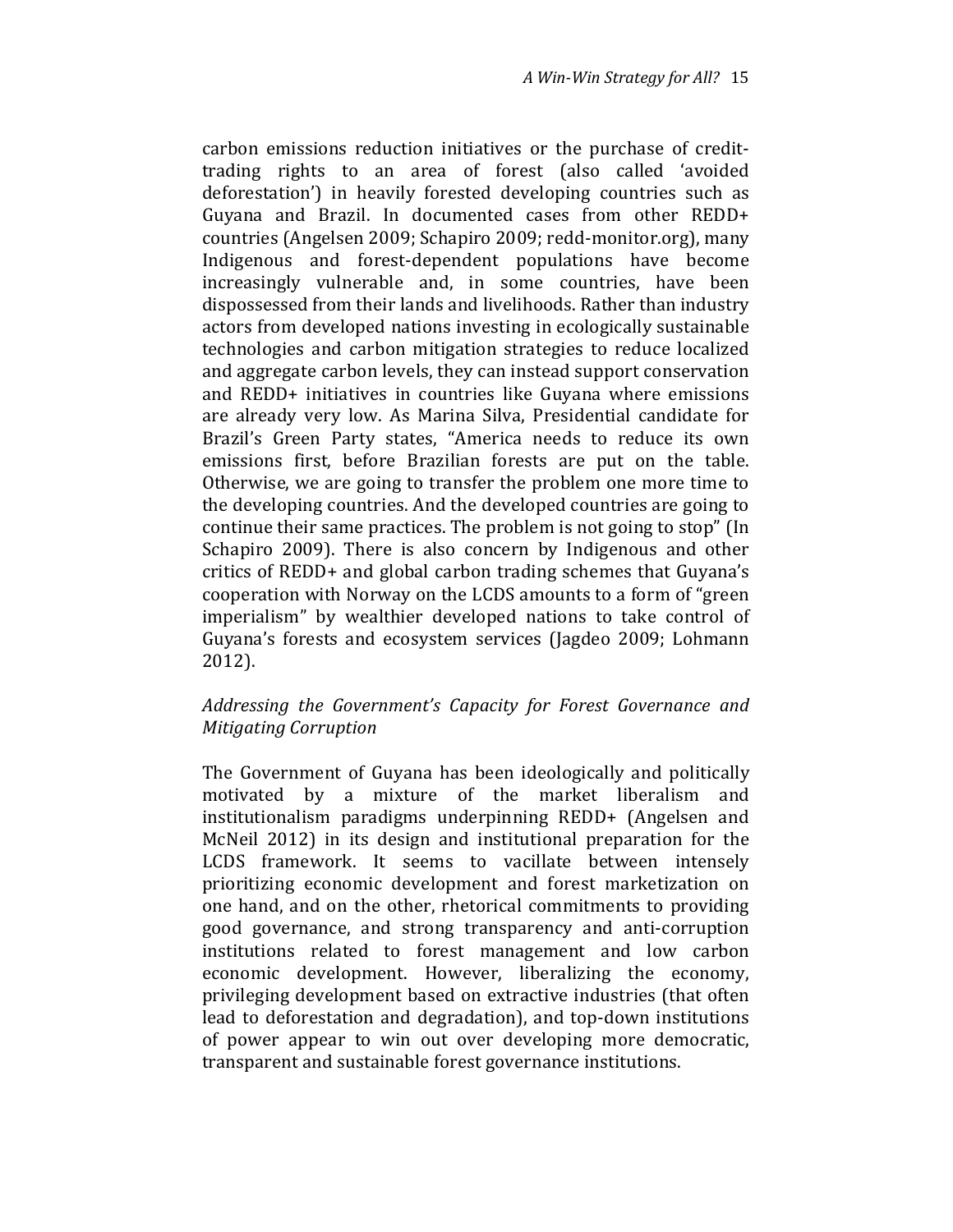Despite the Norway-Guyana MOU's stipulation to strengthen transparency and credibility of forest management practices and authorities by establishing an Independent Forest Monitoring (IFP) mechanism in Guyana (Braatskar & Stub p.c. 2011), there has been no IFP of the government's proposed LCDS projects, or public outreach and consultation actions to validate whether Guyana is eligible for further payments from Norway. Furthermore, the government has not provided any forum for public participation or debate on the GRIF project proposals or concept notes that have been submitted to the GRIF Steering Committee. Most of the GRIF funds continue to be retained in trust by the World Bank until appropriate projects adhering to the environmental, social and anti-corruption safeguards and procedures of Partner Entities are approved by a GRIF Steering Committee comprised of representatives of the Governments of Norway and Guyana. To date, the only LCDS projects that have been approved are the Institutional Strengthening project to enhance national institutional capacity in Guyana including Monitoring, Research and Verification (MRV), and the Amerindian Development Fund (Multi-Stakeholder Steering Committee August, 2012). The Amerindian Land Titling project; Micro and Small Enterprise Development and Building Alternative Livelihoods for Vulnerable Groups project and Cunha Canal Rehabilitation adaptation project are being reviewed and awaiting approval. All other project documents are under development, negotiation or internal review.

Guyana's Readiness Preparation Proposal (RPP) was prepared in by the government in 2009 to persuade the World Bank's Forest Carbon Partnership Facility<sup>3</sup> that it had adequate economic and political systems in place for restructuring a low carbon economy and national development strategy to achieve emissions reductions. A briefing compiled by the Forest Peoples Programme (2009), however, highlights numerous shortcomings including a lack of i) targeted independent consultation with Indigenous peoples, ii) effective public participation mechanisms, and iii) rigorous measures to clarify and respect Indigenous peoples' rights to lands, resources, livelihoods, and free, prior and informed consent (FPIC).

An important conditionality that Norway has specified, and one that appears to be particularly challenging for the current Government of Guyana is the implementation of robust anticorruption measures to ensure transparency and accountability (Norway-Guyana MOU 2009). An integral element of the LCDS and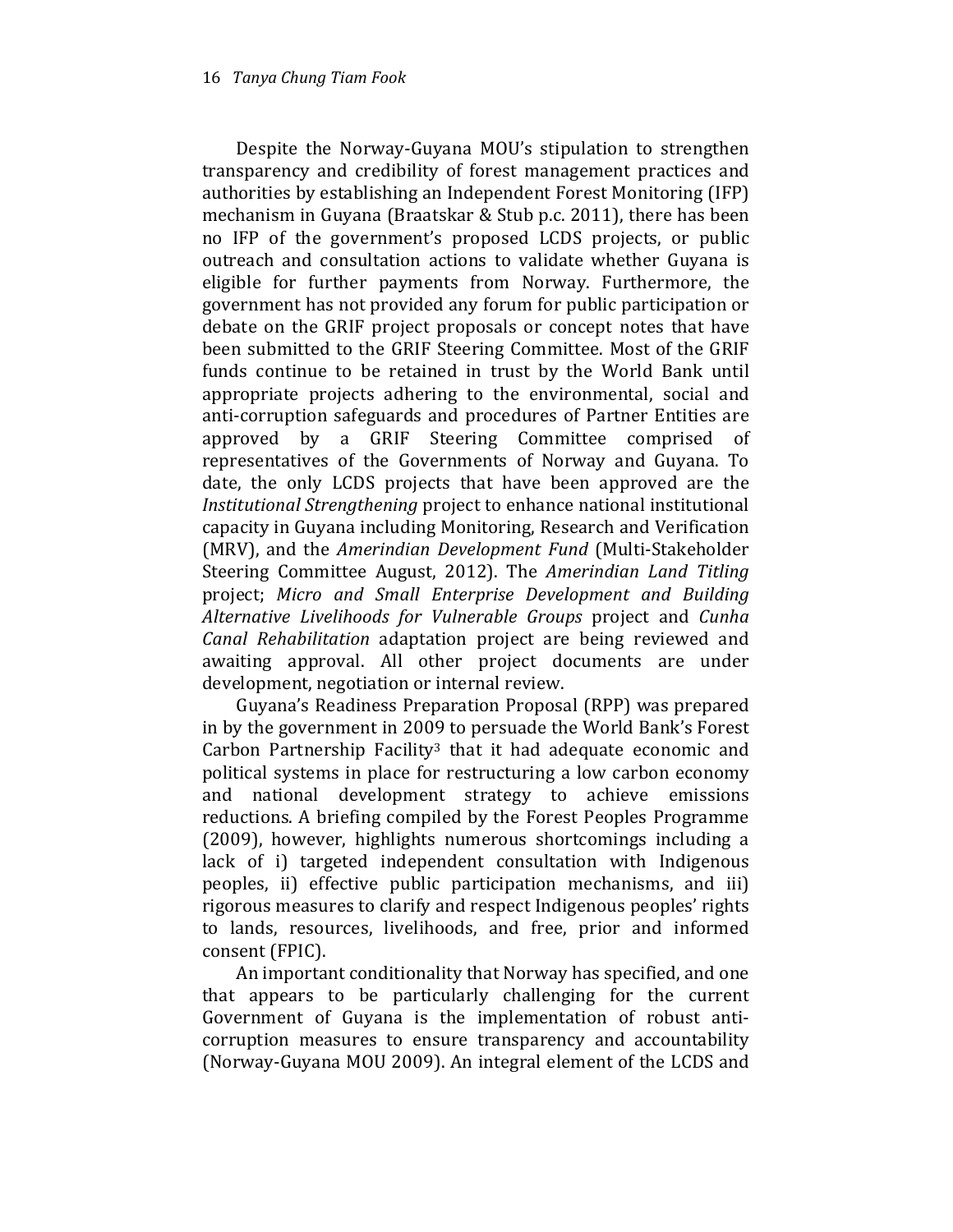the Institutional Strengthening project is strengthening the capacity of the regulatory agencies vested with providing good governance in forest management and implementation of the LCDS: the Guyana Forestry Commission, Guyana Geology and Mines Commission and the Environmental Protection Agency. Furthermore, the European Union (EU) has demanded that Guyana comply with international regulations that ensure only legally harvested lumber and products are produced and exported if it is to continue selling its forestry products to the European market.

However, Guyana's forestry sector is characterized by centralized and poorly enforced forestry laws; constrained financial and technical resources; unfettered state forest access given to transnational extractive companies; badly managed and illegal logging and mining activities; and the long-term absence of accountability mechanisms (Bulkan and Palmer 2007; Colchester 1997; Colchester and LaRose 2010). Widespread unsustainable and illegal logging practices, and abuse of foreign direct investment incentives by Guyana's largest logging company and concessionaire, Barama Company Limited reveal that the "government's long-term lack of action on the illegalities suggests strongly that weaknesses in governance include deep and widespread corruption" (Bulkan and Palmer 2007, 13). Many of the government's forestry policies and laws are either not applied or are applied selectively, depending on the nature of politicoeconomic interests at stake. While national forestry management policies under the National Forest Policy (1997) and National Forest Plan (2001) exist to promote in-country, value-added processing of lumber, illegal logging and trade in unprocessed logs to Asia, and gold mining in forested areas continue unabated in Guyana (Bulkan and Palmer 2007). Such political and economic constraints and mismanagement in forest governance by the Government of Guyana have led to systemic corruption and misuse of forest revenues by political and corporate elites, and contributed to the degradation of forest ecology and the social welfare of Indigenous and forest-dependent communities (Abraham et al. March 24, 2011; Amerindian Peoples' Association 2010; Kaieteur News July 26, 2011). This scenario, consequently, presents significant risks for corruption in REDD+ financing and could compromise the ability of the government to carry out the LCDS and fulfill its forest conservation, emissions reduction and economic development targets.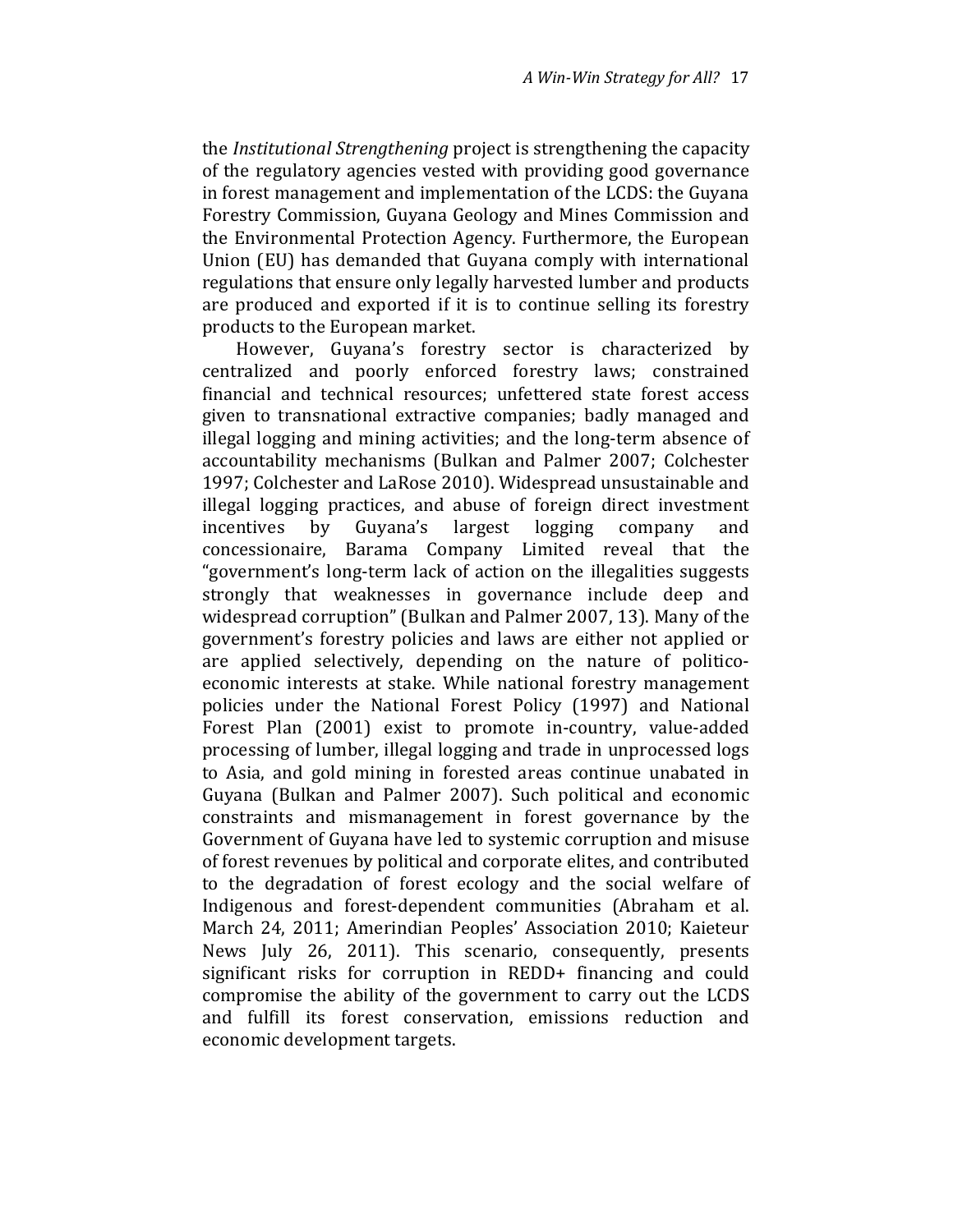The government's preoccupation with "greening" its global image through climate change strategies and "offering" Guyana's forests to the world as a natural form of carbon abatement appears to be an attempt to gloss over the persistence of corruption, lack of accountability and poor governance within the forestry, natural resource and mining sectors (Chene 2010). It claims that the low rate of deforestation in Guyana "is largely due to the strong forest management practices that are in place" (Guyana Ministry of Natural Resources and the Environment, 2012). However, in light of the government's weak forestry and natural resource management performance, more probable sources for the low-level of deforestation in Guyana appear to be i) low commercial demand for conversion of forest to agriculture due to the low fertility level of rainforest soils and ii) the poor road infrastructure into forested areas which has made forestry and mining activity costs prohibitive for many domestic and transnational firms (Palmer p.c. 2012).

Extractive industries like mining, logging and oil exploration in Guyana result in deforestation and ecological degradation and are particularly inimical to REDD+. A recent consultant's interim report on Guyana's REDD+ Monitoring Reporting and Verification System (MRVS) (Pöyry Forest Industry 2011), found that during the first year of the LCDS (2009-2010), the rate of deforestation tripled relative to the mean rate of deforestation during the benchmark period of 1990-2009. The report also confirmed that mining continues to be the primary driver for deforestation in Guyana (91%), with logging a relatively minor contribution (Pöyry Forest Industry 2011). With the intention of assuring the public that the LCDS does not commit all of Guyana's forests, the government has stated that lands under concession to transnational companies, Indigenous lands (that have not been opted in), privately owned lands and ten percent of other forests will be excluded from the LCDS (Office of Climate Change 2010). Since mining, logging and oil and gas exploration occurring on lands under concessions are already major sources of carbon emissions, however, this scenario seems contradictory.

There is thus considerable reason to question the Office of the President's claim that they are departing from the "business as usual" approach to development they equate with richer developed nations' "high-carbon development path" (Office of Climate Change, 3). The government's stated commitment to bypassing the highcarbon development path of already-industrialized nations, and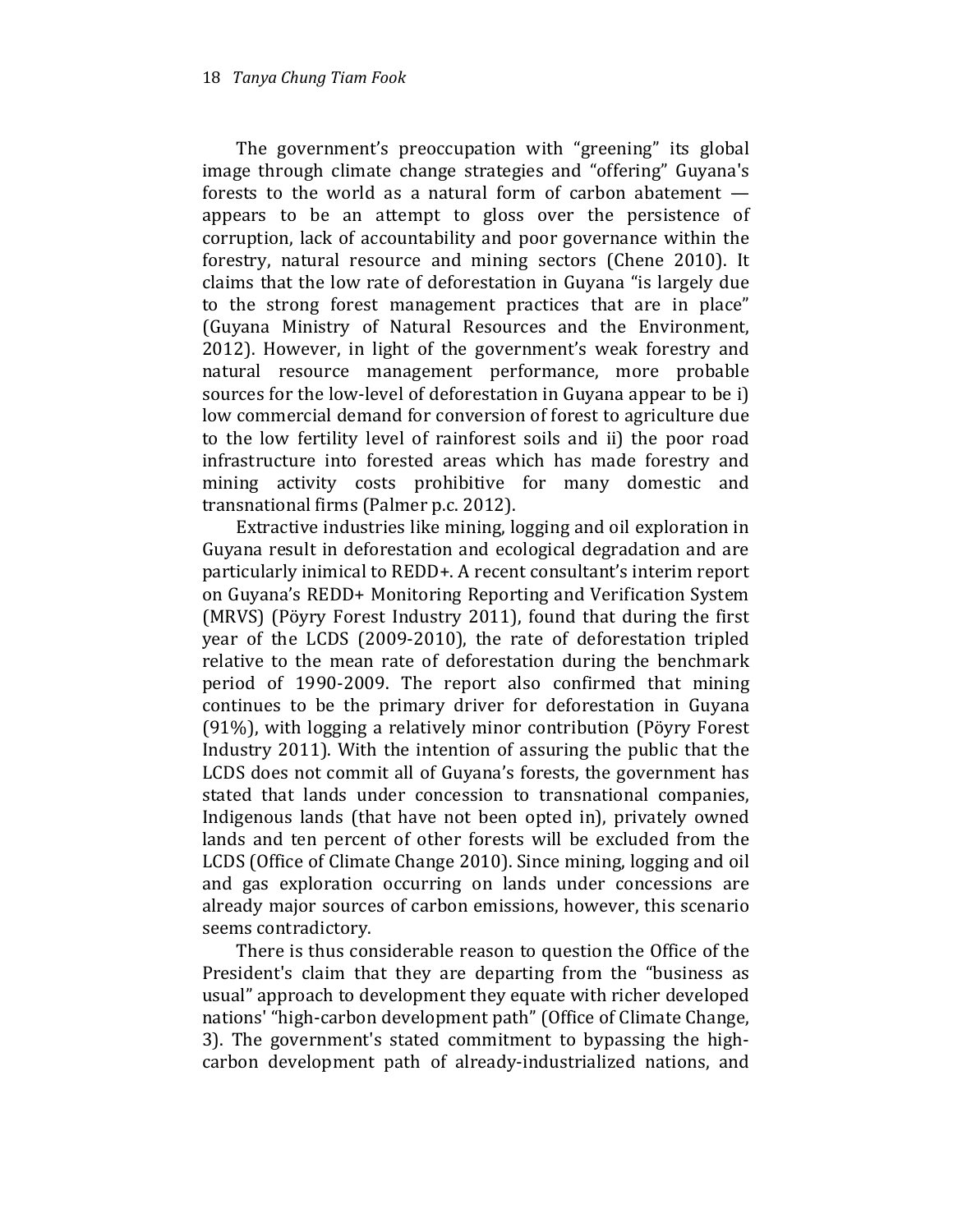providing leadership for a global coalition of developing nations seeking a more sustainable and innovation low carbon path, speaks to the potential for transformational change. As argued above, the government continues to engage in business as usual development policies that directly or indirectly support deforestation and forest degradation. These status quo policies include i) forest industry policies, selective concessions and other incentives that favour unsustainable industry and political interests and ii) undemocratic and inequitable economic, regulatory and governance frameworks that do not devolve rights to Indigenous or local stakeholders and are evident in other REDD+ countries (Angelsen et al. 2012). Furthermore, the government's claims that sustainable forest management policies are enforced and generally practiced (Guyana Ministry of Natural Resources and the Environment 2012) are not only questionable, but they raise serious concerns as to the government's ability to provide transparent and democratic governance on the LCDS.

# ABSORBING INDIGENOUS PEOPLES INTO FOREST MARKETIZATION

Climate change mitigation policies like REDD+ have attempted to open spaces for more participatory approaches that include Indigenous peoples while, paradoxically, increasingly entangling Indigenous peoples within market-oriented approaches (Berkes, 1999; Madzwamuse, 2010). The policy thrust of global climate regimes, international conservation organizations and national governments is to insert Indigenous peoples within marketoriented conservation networks as conservation business partners. In particular, the government has sought to engage Indigenous actors into the LCDS by using an overtly economic discourse focused on the "business of climate change" (Jagdeo 2010) and the government's important partnership with Indigenous communities to protect the carbon abatement value of their forests and to advance the economic development of Guyana.

Although the new REDD+ system is not considered exclusively market-based (Angelsen and McNeil 2012), the LCDS is entrenched in a more market-oriented orthodoxy and oriented toward forestbased economic growth that aims at protecting natural environments and reducing poverty, while providing economic incentives through business frameworks and the creation of global markets for environmental goods and services (Chung Tiam Fook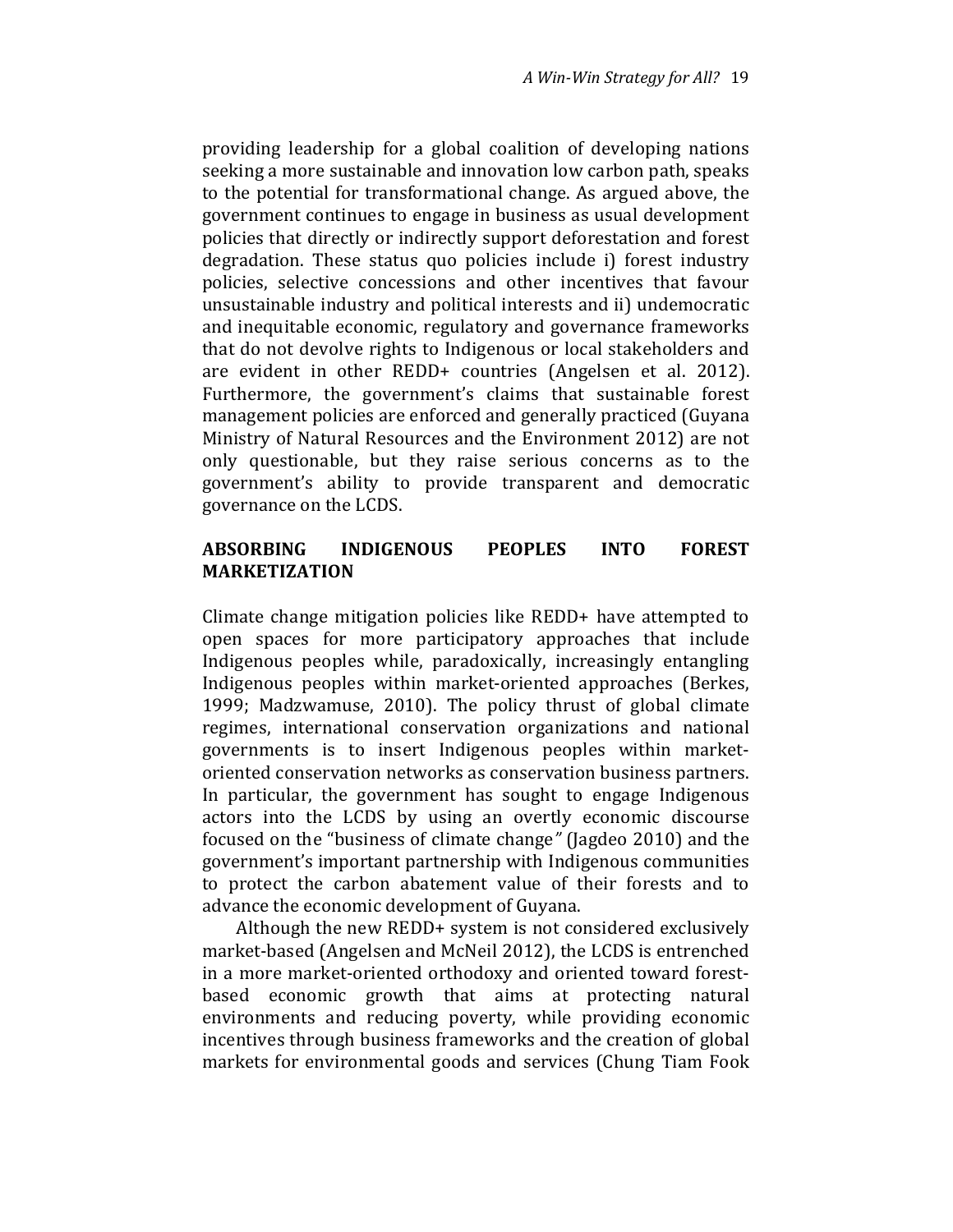2011). Indigenous peoples comprise 9% of the population and communities whose titled lands consist of forests and wetlands are particularly important to the viability of the LCDS and REDD+ projects such as payments for ecosystem services (PES). Hence, there is political pressure to ensure full Indigenous cooperation and support for PES and Indigenous actors are being sought as key stakeholders in this process. With an increasing global recognition that tropical forests and the ecosystem services (e.g. carbon storage and maintaining biodiversity) they provide are lifesustaining and thus extremely valuable to human survival and development, numerous markets have emerged, both voluntary and legally mandated (Thomas 2009).

A defining feature of REDD+ has been the use of financial incentives like payments for ecosystem service (PES) to change the behaviour of forest owners and users: by making forest conservation and sustainable use more profitable than overharvesting or cutting down forests (Angelsen & McNeil 2012; Sunderlin and Atmadja 2009). PES is a market and performancebased approach to forest conservation and climate change mitigation, and has become a central feature of both Guyana's LCDS, and the multi-country sustainable development and integrated eco-regional management Guiana Shield Initiative (EuropeAid 2006). The PES system valuates Guyana's forest services, particularly carbon storage and abatement, as public goods to both Guyana and to the world in that they benefit everyone when they are healthy; and harm everyone when they are degraded or destroyed (EuropeAid 2009). Some of the emerging markets for Guyana's environmental and ecosystem services are: ecosystem-based carbon offsets and carbon trading, water quality trading, wetlands banking, biodiversity credit trading programs, ecotourism, and payments for hydrological services (Thomas 2009).

However, it is very difficult to marketize ecosystem services, or to incentivize forest managers and users to factor the value of these services into their management decisions because they are less tangibly defined there are, therefore, less commodifiable (Angelsen and McNeil 2012). Creating a market for forest and other ecosystem services in Guyana requires four critical elements: 1) the existence of a quantifiable commodity or service, 2) service providers/sellers who have the rights to sell the service, 3) service buyers and 4) established market institutions with associated regulations (Angelsen and McNeil 2012). Few of these elements are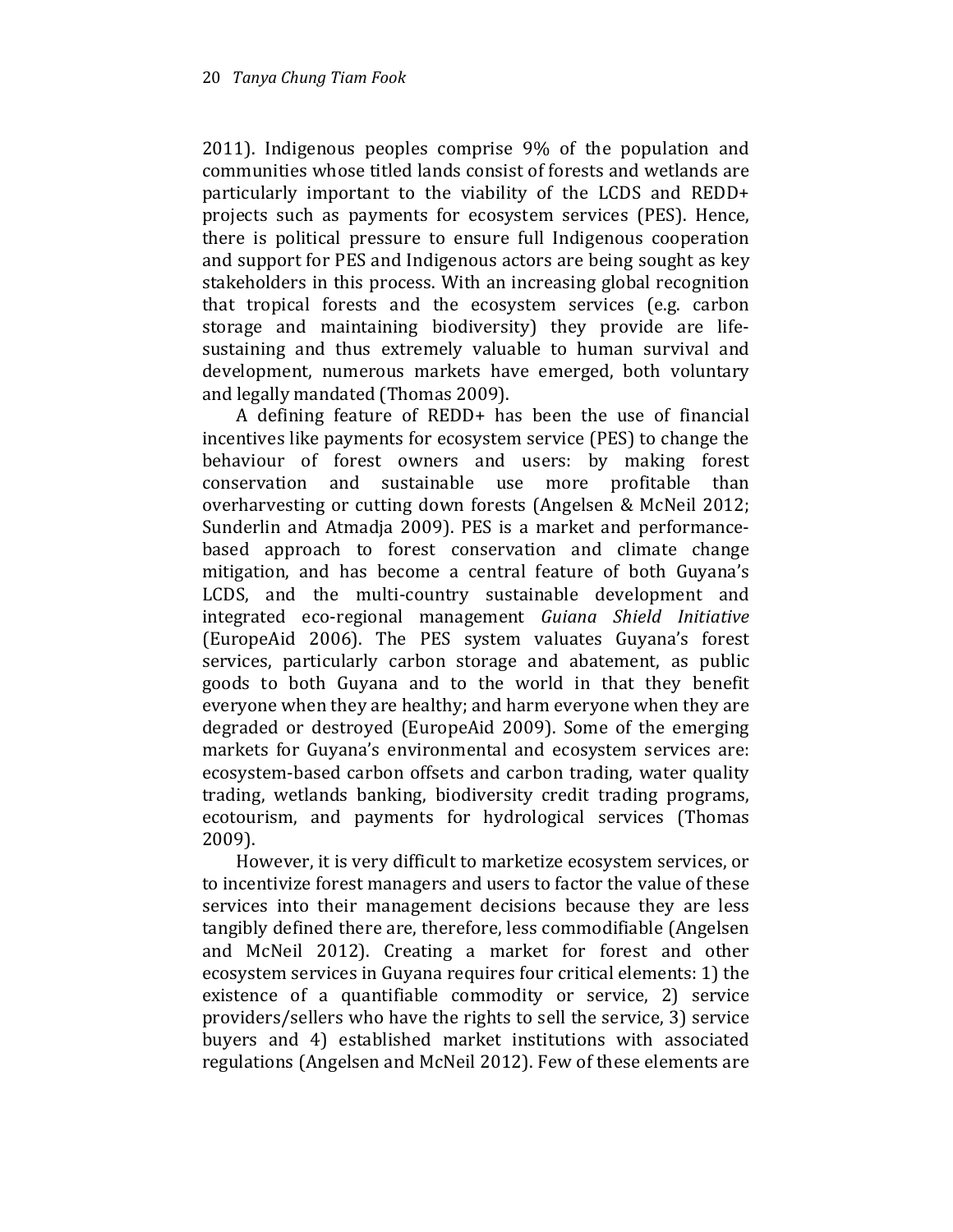in place in Guyana or other REDD+ countries. Furthermore, service providers are not well-defined and the issue of rights is nebulous and highly contested, particularly where Indigenous land rights are concerned. Buyers of REDD+ credits (mainly public funding and development aid in a performance-based system like the Norway-Guyana Agreement) are often precarious; and the rules of the global market institutions are not well-established. Since the PES system and markets for ecosystem services have yet to develop, the current REDD+ system aims at transformational movement beyond the forestry sector and a strictly market-based, PES approach toward a more broad-based framework that also examines REDD impacts from sectors such as mining and agriculture (Angelsen et al. 2012).

The privatization and marketing of forests as products and services according to external economic values and accounting principles for the purpose of conserving them and mitigating climate change, has been ideologically questioned by many critics of the REDD+ system (Lohmann 2012), market-oriented conservation (Brockington et al. 2008) and privatization of the commons (Ostrom and Nagendra 2006). Moreover, the marketization of nature is a fairly incomprehensible concept for many Indigenous people in Guyana and elsewhere. Indigenous people do not customarily perceive ecosystems, animals and plants as commodities with a market value, nor the life-sustaining processes and functions of ecosystems as marketable services. Tom Goldtooth, Director of the Indigenous Environmental Network captures Indigenous people's contentions:

What's happening is that in this whole market system is that it's put a market value on traditional people and traditional teachings — those things that we hold sacred to our people…They're trading air that is sacred. We're looking at some spiritually profound values that people of industrial society really have a difficult time grasping (Lang, 2009).

#### Critical Challenges for Indigenous Peoples

However, for REDD+ projects to practicably redress the historical exclusion of Indigenous peoples, arrangements such as ensuring: peoples' participation in political decision-making, equitable distribution of forest benefits, and recognition of people's environmental and cultural identities (Sikor et al. 2010) must be central to the functioning of the framework.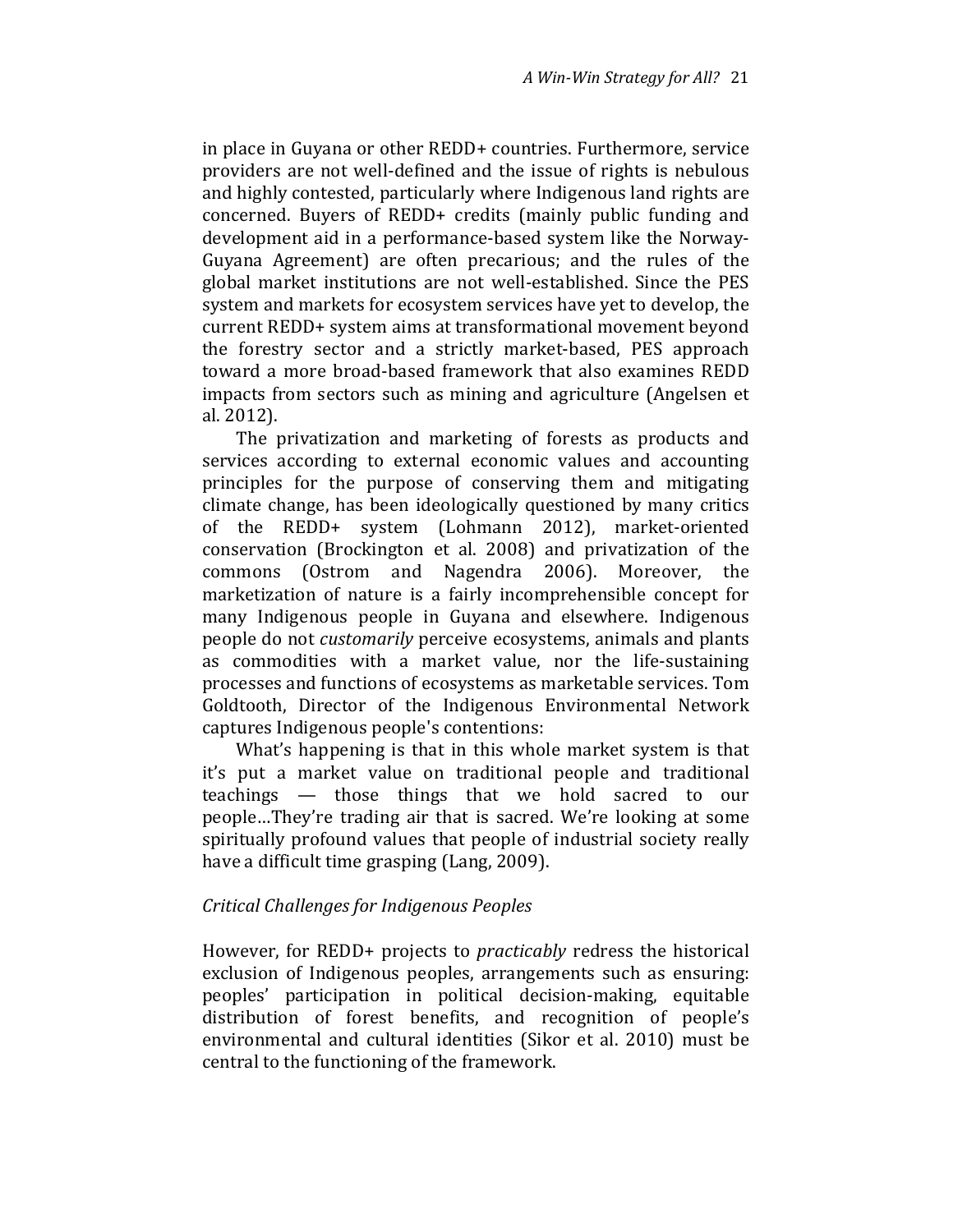There is much more work to be done by government and other LCDS institutional partners in terms of on-the-ground engagement with Indigenous actors to: i) communicate how projects work, and the opportunities, risks and responsibilities involved; ii) meaningfully engage Indigenous peoples' knowledge and informed decision-making in the design and implementation of projects; iii) balance forest protection, ecologically and socially sustainable economic development opportunities, local priorities and social welfare and iv) promote democratic mechanisms for negotiation, decision-making, benefit-sharing and power-sharing (Resosudarmo et al. 2012).

The LCDS could have local, national and global benefits in terms of promoting and protecting the ecological integrity and health of tropical forests, contributing significantly toward abatement of global carbon emissions, and promoting internationally recognized 'best forestry practices' (Trotz 2010). However, in addition to important adaptation and Indigenous community development projects, the LCDS also includes investment into mega infrastructural plans for roads, large dams like the Amalia Falls Dam (the flagship LCDS project), 'high-end' industrial agriculture, and more "sustainably" managed logging and mining activities "which risk undermining indigenous livelihood systems, fragmenting Amerindian territories and opening up traditional lands to large-scale development" (Griffiths & Anselmo 2010, 4).

As highlighted by the existence of the REDD+ Indigena plan, the REDD+ approach needs to be transparent, collaborative, consultative and participatory – particularly with relation to Indigenous and other forest-dependent communities. Moreover, the REDD+ approach is expected to move beyond the hollow rhetoric and non-binding promises that have unfortunately come to typify many United Nations regulatory and negotiations frameworks. The think tank redd-monitor, which acts as a critical forum on global REDD+ actions and their implications for developing countries and Indigenous and forest peoples, identifies a number of systemic challenges facing the REDD+ plan's aims to mitigate climate change through global cooperative and economic mechanisms. These include: "monitoring the state of forests and the volumes of carbon either being emitted or stored; preventing 'avoided deforestation' efforts in one location simply shifting the problem elsewhere; and finding ways that funding can be distributed to the people living in the forests – who should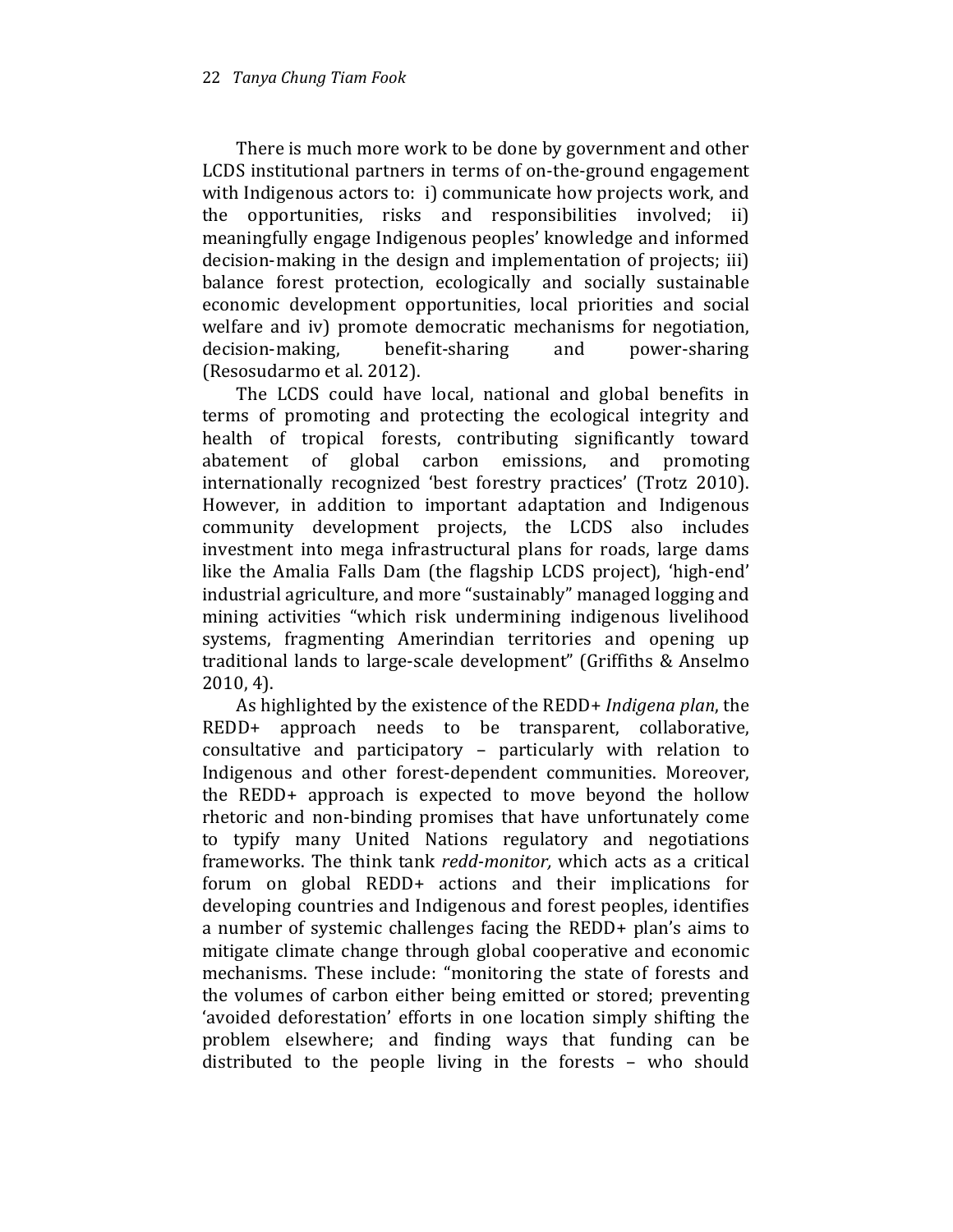ultimately make the decisions about whether their forests stand or fall" (redd-monitor 2010).

#### Foregrounding Indigenous Rights within the LCDS

Within the contexts of the LCDS framework and international dialogues on climate change, the Government of Guyana has reformulated its rhetoric on Indigenous Peoples to be much more inclusive of their rights to land title, consultation and participation. Moreover, the government identifies protecting Indigenous peoples' rights as one of the principles to be enshrined within the framework (Office of Climate Change 2010) and purports to recognize: i) extant Indigenous land demarcation and titling rights and mechanisms under the amended Amerindian Act of 2006; ii) Indigenous peoples as traditional managers of Guyana's forests; iii) developing a benefit-sharing mechanism for participant communities; and iv) Indigenous rights to FPIC. This rhetoric reflects the government's strategic interest in engaging Indigenous peoples as important stakeholders within the LCDS. However, the government's acknowledgment of Indigenous rights at the policy and public relations levels of the LCDS process can only become meaningful if Indigenous peoples have the space and recognition to actively participate in political decision-making regarding their own lands, forest management, local development and governance affairs (Ribot et al., 2008). As Andrew da Silva from Arakumai Village states, "There can be no REDD without rights" (APA Press Release 2010).

Although supportive of the LCDS and its potential benefits, Indigenous leaders in Guyana have petitioned recognition of their rights to: actively and fully participate within planning, decisionmaking and other management processes related to forestry conservation and local economic development; and equally benefit from the social and economic incentives derived from conservation activities. Participants from an information workshop on LCDS, REDD+ and safeguarding Indigenous rights held in June, 2009, collectively affirm "Recognizing that the indigenous peoples of Guyana are the historical guardians of the forest, we in principle support proposals that aim to protect standing forests where these initiatives fully respect and secure our rights and value our traditional knowledge and practices" (APA 2009).

Three years later into the LCDS process, however, many Indigenous leaders and actors continue to seek concrete answers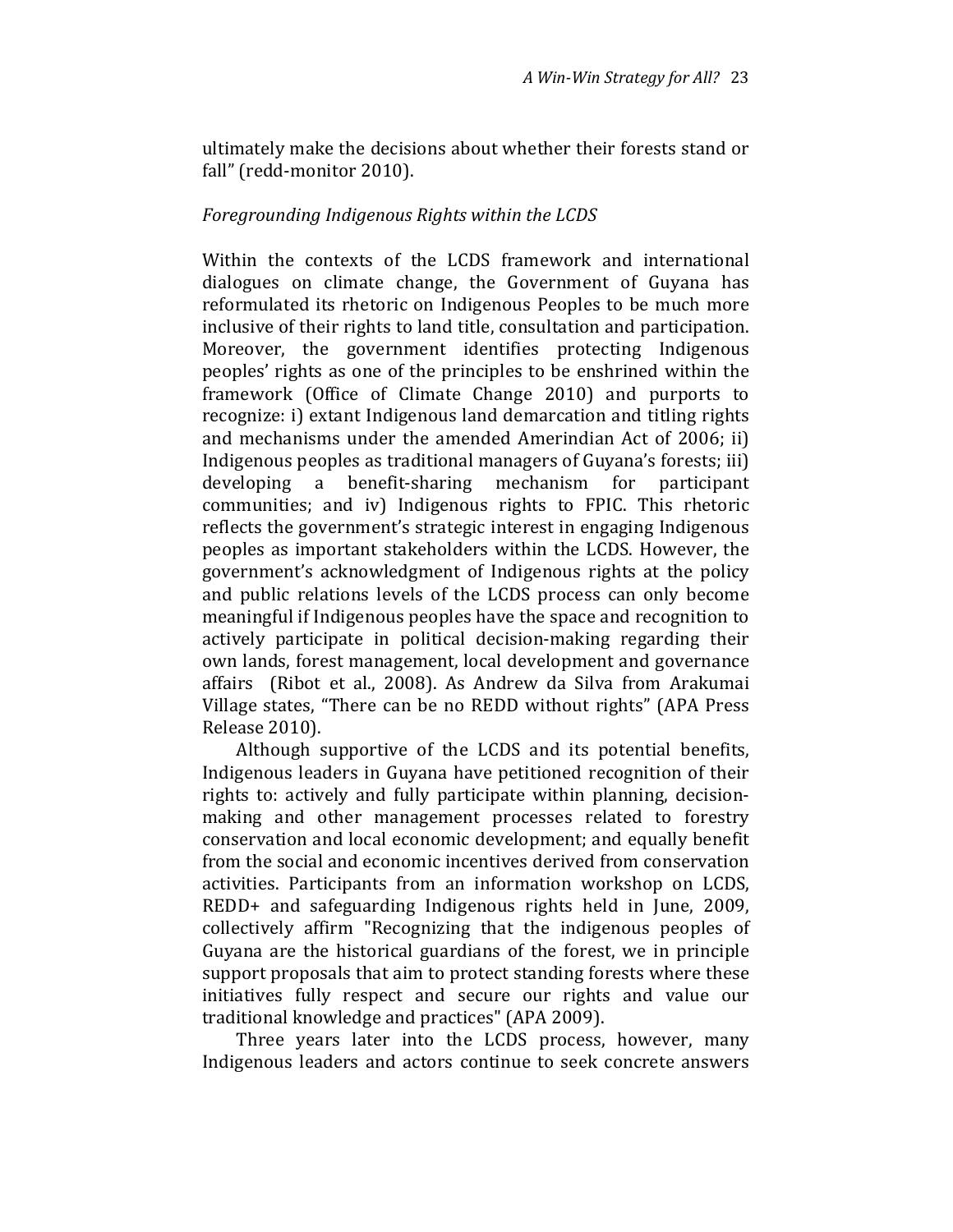from the government in response to questions such as: i) Can the LCDS address direct and underlying causes of forest loss in Guyana (i.e. mining and forestry); ii) How will a fair market value for carbon be developed? iii) Will Indigenous rights to lands and territories, with their associated vegetation and carbon stores, be recognized – and in accordance with the Amerindian Act and national legal frameworks? iv) How will Indigenous peoples benefit from any revenues that will flow to Guyana under these projects and how would it be assured that benefits are distributed equitably? (Colchester & La Rose 2010).

For REDD+ projects like the LCDS to practicably redress the historical exclusion of Indigenous peoples, arrangements such as ensuring: peoples' participation in political decision-making, equitable distribution of forest benefits, and recognition of people's identities (Sikor et al. 2010) must be central to the functioning of the framework. Participation of Guyana's Indigenous peoples in LCDS decision-making regarding local capacity development, land tenure, forest management, ecologically and socially sustainable economic development and climate governance needs to happen at multiple levels (community, regional, national and international) for genuine forest rights and benefits to be accorded to Indigenous peoples. The LCDS requires complementary decision-making; monitoring, research and verification; and implementation processes at the local level as well at the national level because the community level is where Indigenous and forest actors determine the particular clusters of rights, roles, responsibilities, risks and benefits — as well as their distribution — that make sense for their communities (Sikor et al. 2010). Acknowledgment of Indigenous rights and participation within the LCDS also implies government and institutional recognition of Indigenous peoples' particular environmental, cultural and social identities; historical experiences of political, territorial and social exclusion; contemporary realities; and visions for the future (Sikor et al. 2010). Most Indigenous peoples have been rendered outside of the political and cultural mainstream and find their own cultures and histories devalued, essentialized or hybridized by the state and mainstream society in Guyana (Chung Tiam Fook 2011). Due to their long histories, socioecological relationships, and customary forestry and environmental management practices, Indigenous peoples and their institutions are crucial to the implementation and viability of the LCDS –– and any other environmental policy that affects their livelihoods, communities and territories (Chung Tiam Fook 2011).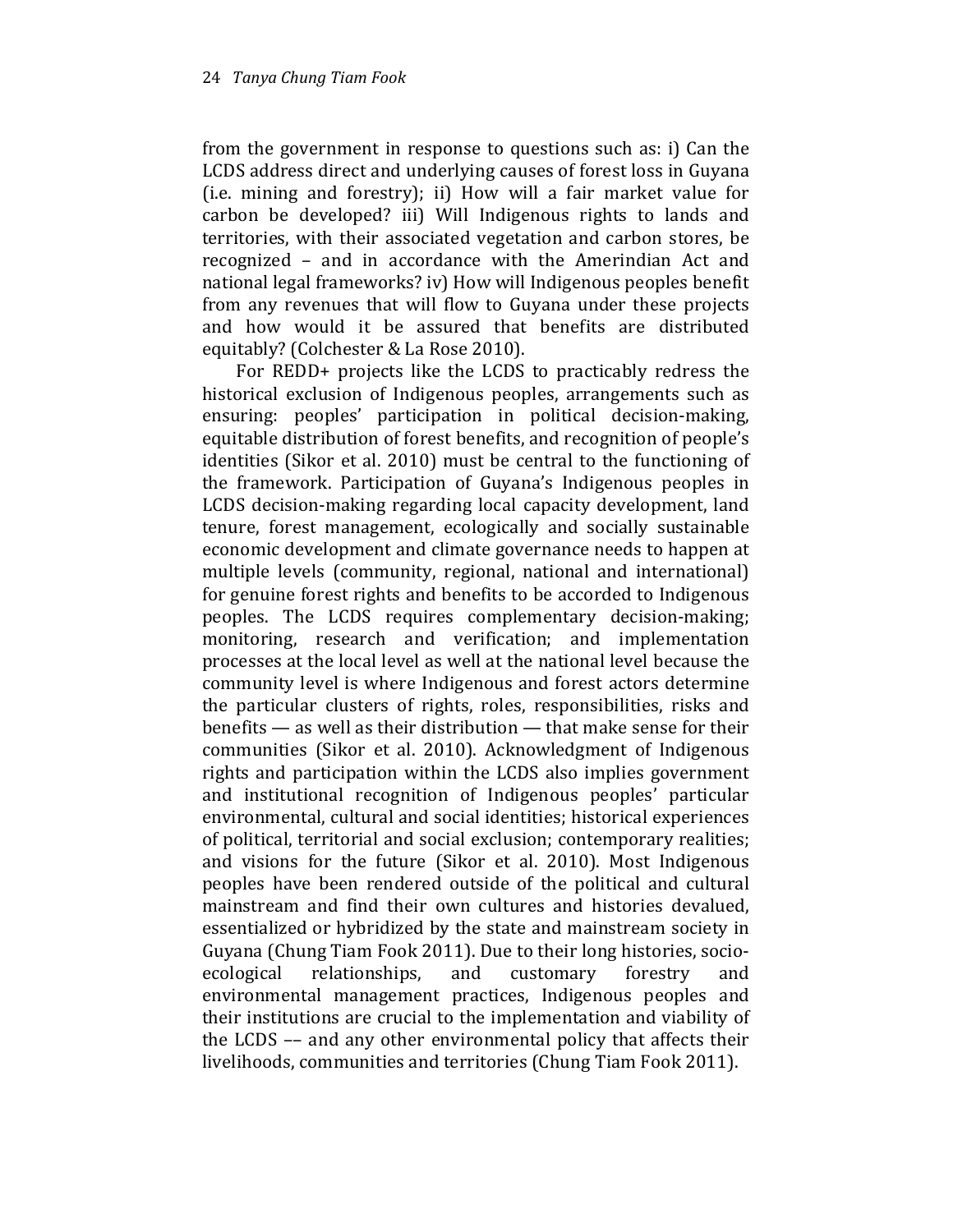Recognition of land rights, particularly formalization of land demarcation and titling, is a significant and controversial issue to Indigenous peoples in Guyana. Land rights refer to rights of tenure and/or use of land (inasmuch as these may be different) and with respect to Indigenous and traditional communities in Guyana, they may be recognized under legal treaties or titling grants by the government or as de facto customary rights. Derivative entitlements from territorial rights are collectively categorized as customary rights such as: cultural rights, decision-making rights, environmental management and self-governance rights, spiritual and ceremonial rights (David et al. 2006). Griffiths & Anselmo's (2010) study on Indigenous sustainable livelihoods in Guyana highlights community members' concerns that many national and international development and environmental management programs are often based on inappropriate and imposed models "and often fail to understand Indigenous land and resource use" (2010, p. 5).

One of the featured objectives and investment priorities of the LCDS is to facilitate and expedite the process of granting communal land tenure rights to Indigenous communities –– including demarcation, titling and issuance of village extensions for villages and territories. By the end of 2011, the Ministry of Amerindian Affairs aims to demarcate twelve titled Amerindian villages, title thirteen untitled villages, and address ten requests for village extensions. Further titling and demarcation of outstanding requests will be rolled out by 2014. However, there are discrepancies between promises made by the national Government and the Ministry of Amerindian Affairs, and what many Indigenous leaders and activists see happening on the ground. Furthermore, there is no neutral forum for resolving discrepancies or for Amerindian communities to articulate their own priorities and rights free of government pressure and influence –– other than the colonial and ineffective Amerindian Lands Commission (Palmer, p.c. 2011).

The 2006 revised Amerindian Act called attention to the government's antiquated Amerindian Lands Commission land titling mechanisms and has facilitated the land demarcation and titling resolutions processes in many outstanding cases. While 104 out of 169 Amerindian communities (inclusive of satellites, settlements and villages) in Guyana have been granted legal title to the lands they occupy and use, communities in many regions throughout Guyana (including Regions 1, 2, 7, 8 and  $9$ )<sup>4</sup> continue to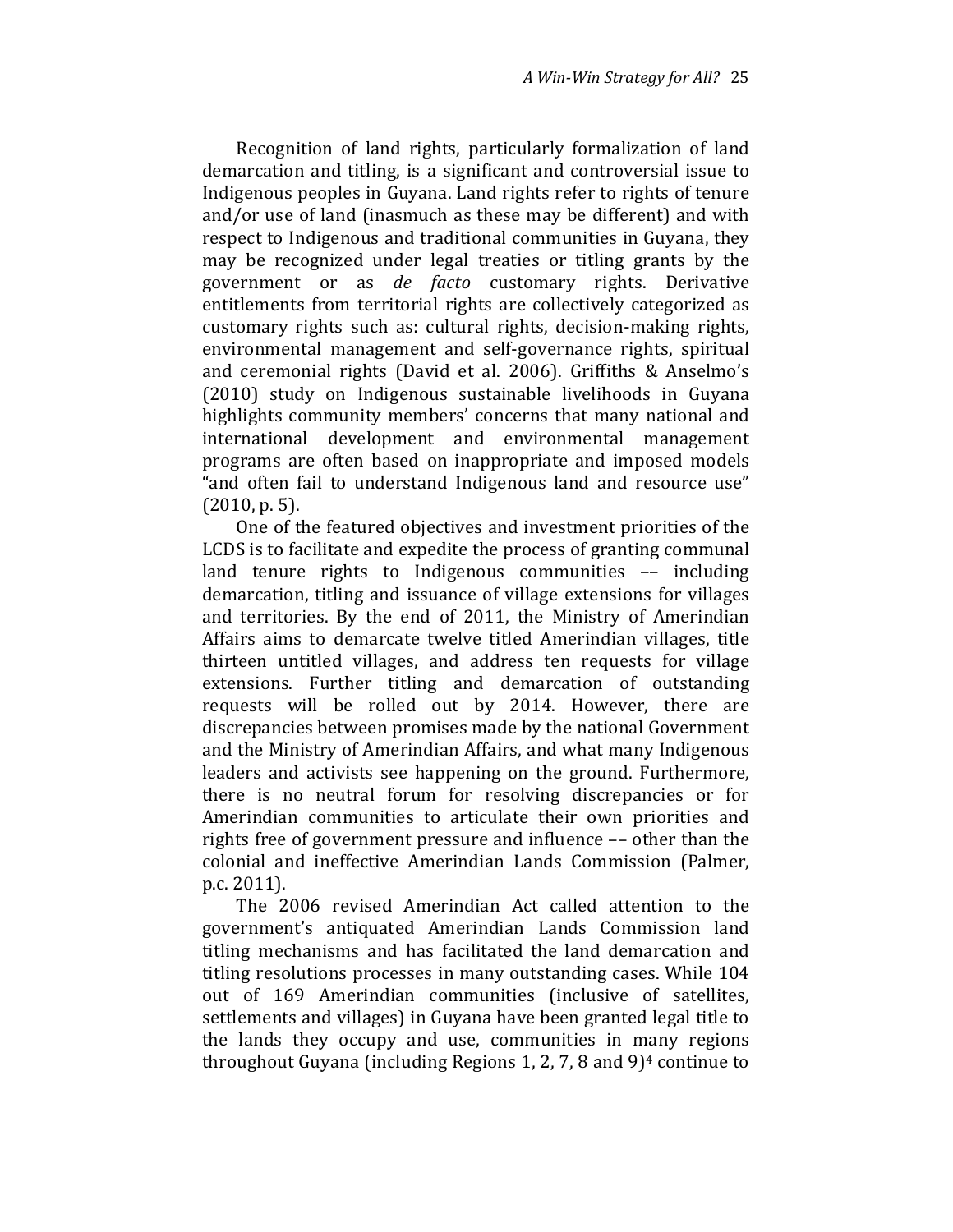be in limbo regarding fair resolution of land claims and title extension (see Table 2). Until their land claims and extension discrepancies are resolved, the remaining untitled communities are left without a voice or opt-in opportunity for the LCDS and its implications for Indigenous peoples. The LCDS framework automatically includes Guyana's state forest estates, but not forests on Indigenous titled lands. However, since titled lands are under the jurisdiction of Indigenous communities, the government has stated that *only* titled communities will be given the right to opt in, or out, as stakeholders in the LCDS. Hence, untitled communities with pending demarcation and/or title requests have no right to decide on whether they want low carbon economic schemes rolled out on their lands –– as their territories are considered state lands.

The UNFCCC outlines a clear provision for free, prior and informed consent and the LCDS also implies the need for a committed and inclusive consultation and partnership-building process that requires cooperation by all relevant and affected peoples (Office of Climate Change 2010). FPIC speaks directly to Indigenous people's rights to self-determination and to make decisions regarding their lands and communities that will be affected by development and conservation interventions. As fundamental as FPIC is to Indigenous communities and to the implementation process of a framework like the LCDS in Guyana, enforcement has been unclear and problematic in practice because Indigenous peoples and institutional agents hold different standards and criteria as to what constitutes FPIC (Tauli-Corpuz 2003).

Indigenous communities already have a history of struggling to assert their rights to FPIC in many cases in which government institutions and foreign extractive companies have failed to implement communities' rights to prior notice for extractive concessions and permits, or prior consent for mining, logging or drilling activities on both titled and untitled Indigenous lands. In Guyana, numerous communities from regions where foreign largescale mining companies have installed their activities under approval from the government have been struggling against both the companies and the Guyana Geology and Mines Commission (GGMC) (Colchester 1997). Mining companies and the GGMC have repeatedly failed to adhere to the laws requiring prior notice to affected communities for concessions and permits, or obtain prior consent for mining activities affecting titled Amerindian Lands under the 2006 Amerindian Act.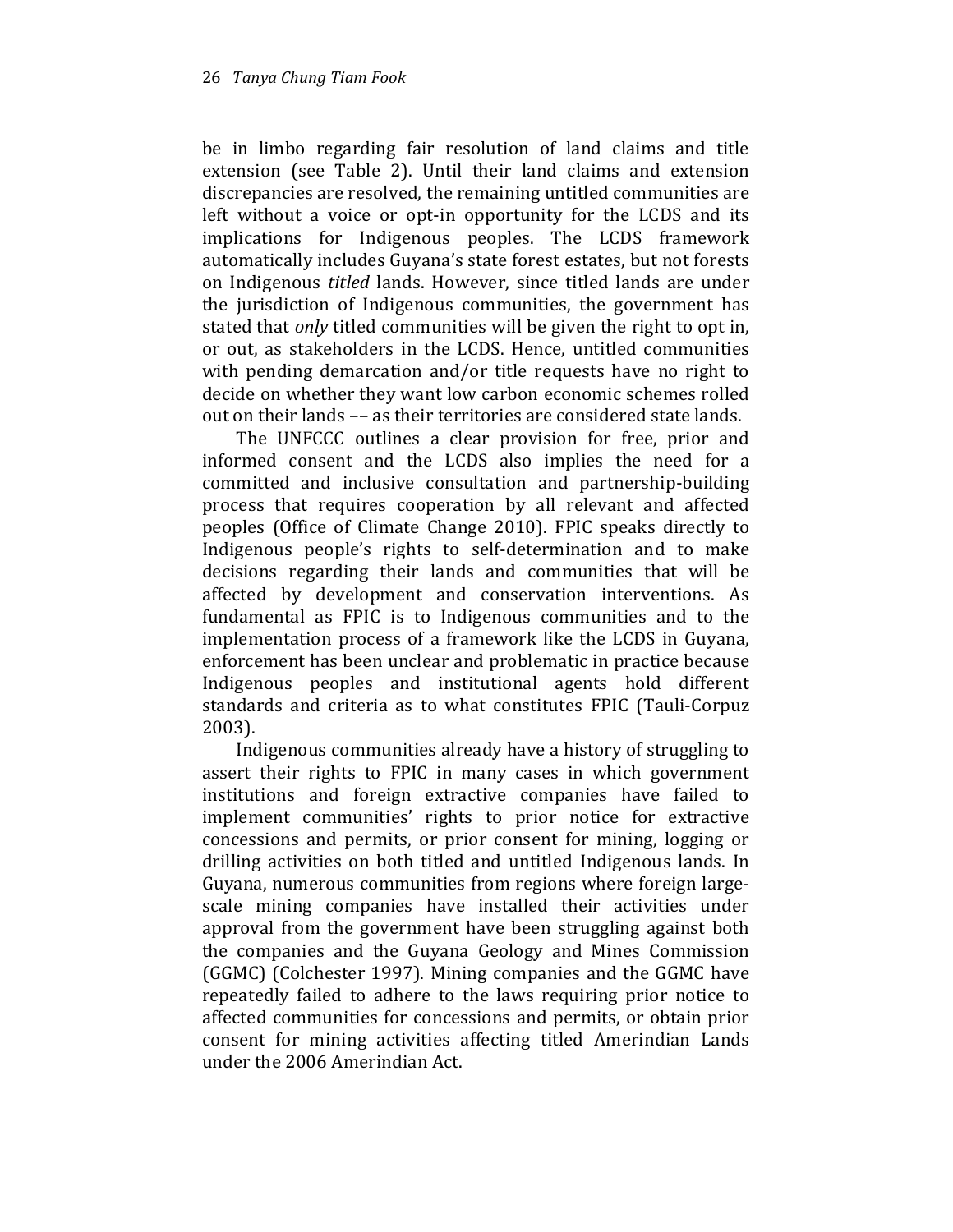The International Institute for Environmental Development (IIED) was commissioned by the Governments of Guyana and Norway to monitor the entire consultations process with Indigenous communities in 2009. While the government claims that the IIED report (Dow et al. 2009) concluded that the LCDS consultations process had so far safeguarded Indigenous peoples' right to FPIC, the Amerindian Peoples' Association (APA) highlighted that the IIED report found systematic problems in the consultations process. The report cites: i) adequate information and policy documents were not distributed to communities in advance of meetings, ii) meetings did not adequately explain the proposed strategies and their underpinning concepts, and iii) feedback mechanisms for community concerns, issues and how recommendations would be included in the final LCDS agreement were not well-defined (Dow et al. 2009, 6).

#### Benefit-Sharing

In terms of equitable distribution of forest resources and benefits, and community development possibilities for Indigenous communities that are forecasted to emerge from the LCDS strategies and Norway's GRIF payments, 'benefits' are interpreted as both economic and non-economic. Economic benefits include community investment funds earmarked for socioeconomic and infrastructural development, payments for environmental services, profits generated through community–company partnerships, shares in logging receipts and capital inputs. Non-economic benefits include capacity development and income-generation opportunities, business partnerships and joint ventures, and comanagement of natural resources and environmental services. The LCDS framework make many assurances (Jagdeo 2009b, Office of Climate Change 2010) that the prospective revenues from most of the GRIF investment initiatives and a new low carbon economy will go toward developing and strengthening local and Indigenous communities throughout Guyana, as well as building important physical and social infrastructure.

The Amerindian Development Fund (ADF) under the LCDS framework is a newer version of the previous a previous program that has been administered through the Ministry of Amerindian Affairs since 2007, and the Office of the President prior to 2007. The newly formalized ADF is an agreement between the government and UNDP and is oriented to support the socioeconomic development of Indigenous communities through the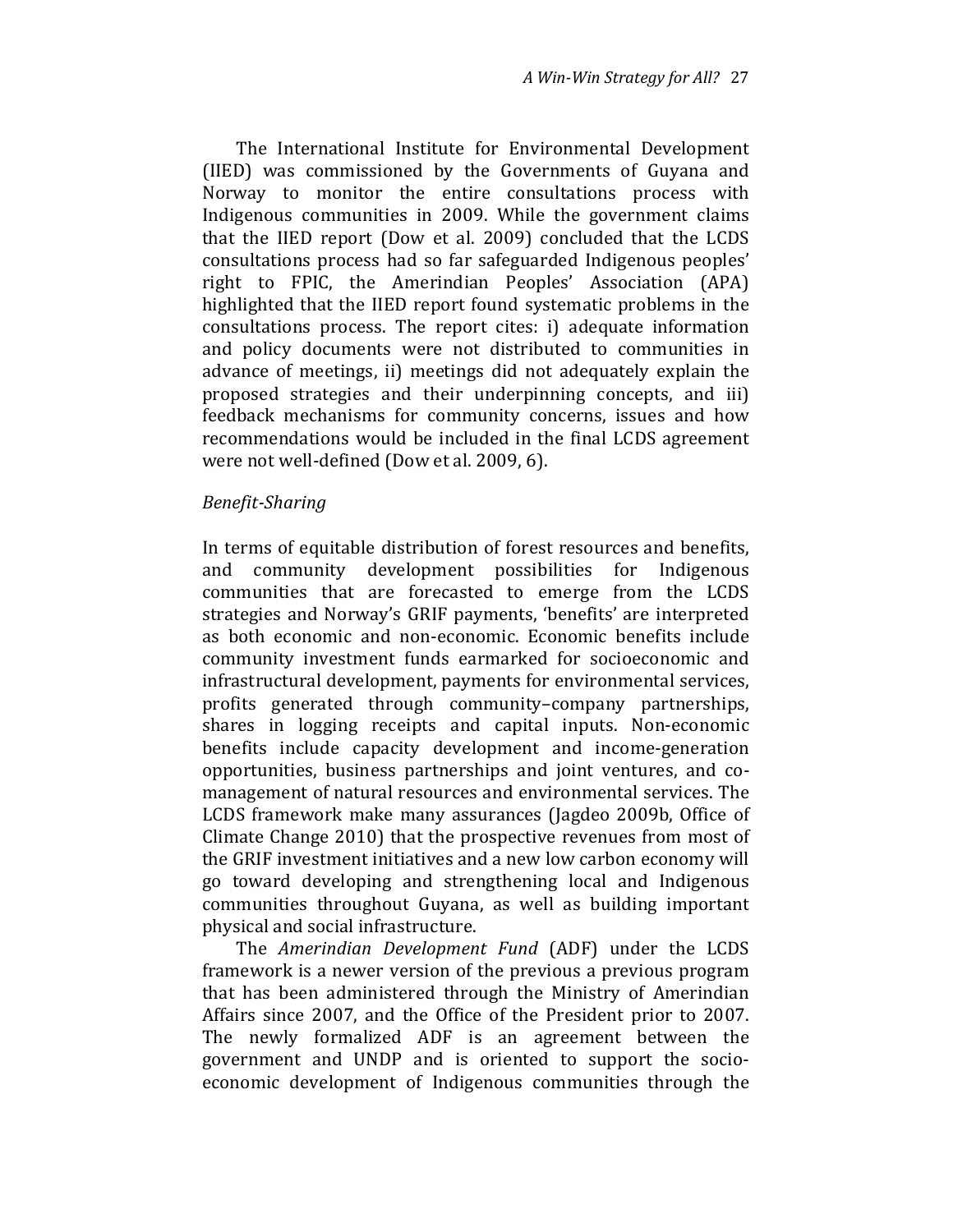implementation of community-identified Community Development Plans (CDPs). CDPs outline projects to enhance the social and material well-being, and ecological integrity of the community and village lands. They are developed and agreed upon by village consensus as priorities according to community-defined social, economic and environmental development objectives that address challenges such as restoring and conserving lands, watersheds and natural resources; enhancing food security; cultural revitalization; creating livelihood, employment and capacity development opportunities; and promoting equality (Office of Climate Change 2010). Emphasis from the Amerindian Development Fund is placed on CDP projects targeted at low carbon local economic and infrastructural development, preservation of cultural heritage, and sustainable use of natural resources.

The Hinterland Electrification Project aims at outfitting every Indigenous household (that has not yet received one through a previous initiative), with solar energy systems. Approximately 10,500 households are estimated to require solar home systems. The Small and Micro Enterprise Development project aims to address two major constraints for the ability of Indigenous and other economically marginalized populations in Guyana to create alternative livelihoods through the development of small and micro enterprises (SMEs), which are i) limited access to finance; and ii) limited technical and business skills. A granting program and mutual guarantee fund will be set up to enable Indigenous and local small and micro enterprises to obtain loans at affordable rates. Relevant training opportunities for SME operators will be provisioned through existing institutions.

Although such investment areas appear to be responsive to Indigenous land and livelihood security and capacity development priorities, LCDS Multi-Stakeholder Steering Committee meetings (August 13 & June 9 2011) reveal that there continues to be no strategic discussion on how funds, and capacity-building and local development resources will be distributed through equitable and transparent benefit-sharing mechanisms. The 2012 National Toshaos Council Meeting entitled "Establishing Strategic Approaches and Alliances for Sustaining Amerindian Development" assembled Indigenous leaders from 190 villages throughout Guyana, most of whom remain hopeful that LCDS investment areas targeted at demarcating and developing Indigenous communities, and government promises of benefit-sharing and capacity development will eventually materialize. However, they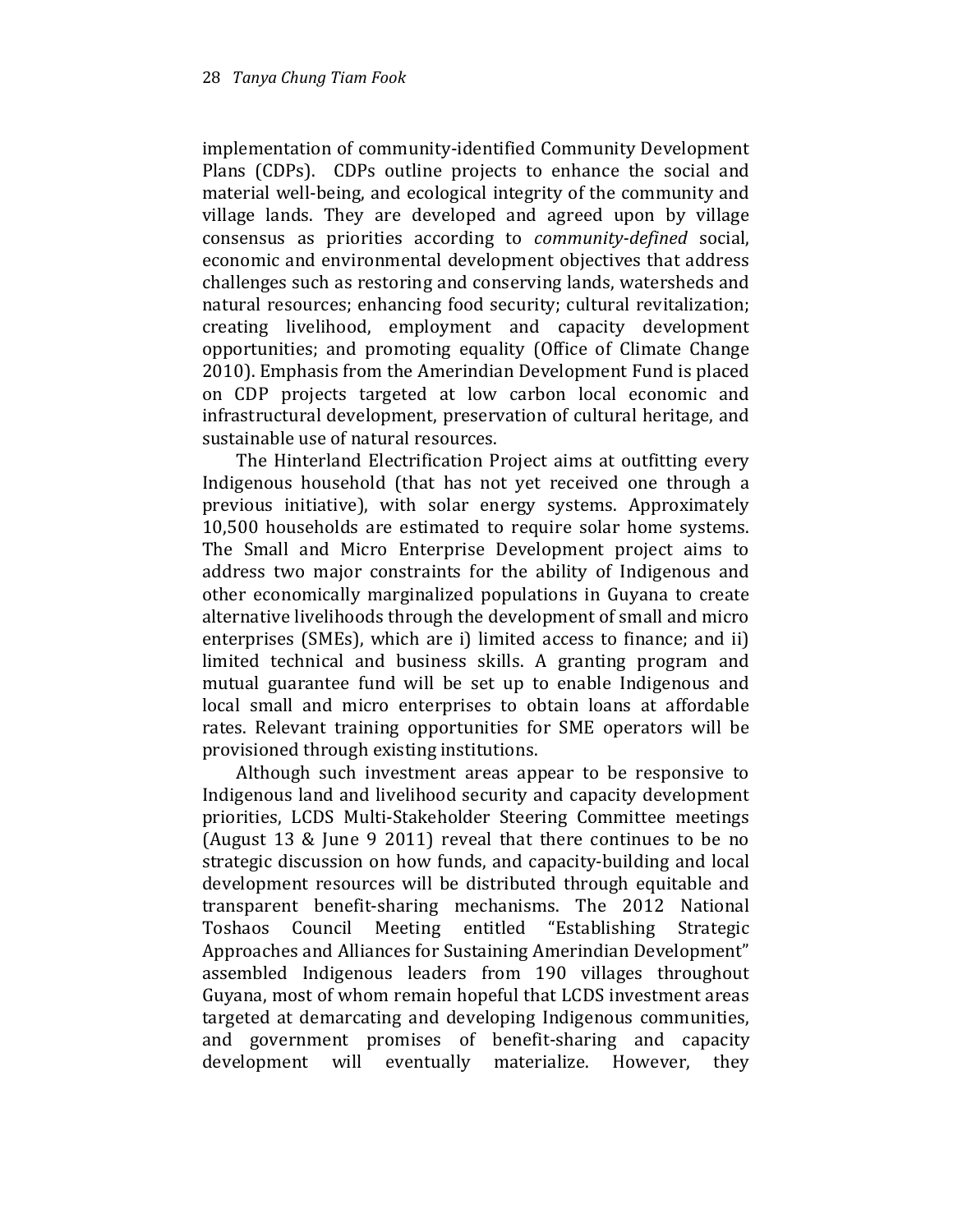emphasized that they continue to wait without knowing when or how their Community Development plans will be supported by the LCDS (Stabroek News August 13, 2012; Bina Hill Institute p.c. 2012). Although benefit- and power-sharing possibilities are replete within the LCDS framework and government interactions with Indigenous peoples, the present scenario of government constraints and mismanagement indicate that provisions of power, control, access, and benefits are far from equal for Indigenous and forest-dependent communities (Brockington et al. 2008; Griffiths & Anselmo 2010; Lang 2009 & 2011).

Some Indigenous communities are already using the institutional strengthening and adaptation opportunities promised by the LCDS to build on their leadership capacities in forest management and monitoring, research and verification at the community level. The North Rupununi District Development Board's (NRDDB)<sup>5</sup> sixteen constituent villages, for example, have recently been recruited by the Government of Guyana to support a community-level MRV (C-MRV) project as a strategy to show the international community that the Guyanese state is committed to leadership in sustainable forestry conservation and producing research that will help in global climate change mitigation. A key component of Guyana's REDD+ Readiness Preparation Proposal to the World Bank's Forest Carbon Partnership Facility is the Monitoring, Reporting and Verification (MRV) project, a plan for Indigenous communities and other forest stakeholders to contribute to monitoring forests, land use, and ecosystem services. As part of its LCDS Institutional Strengthening Project, the government has set out a national MRV plan which details goals for the establishment of a national forest inventory and a satellitebased remote sensing system, as well as institutional strengthening and capacity-building.

Successful MRV relies on dialogue and the harmonization of information across local, national and international levels of forest monitoring — domestically linking the monitoring projects of communities like the North Rupununi to the national monitoring systems and databases in Georgetown (Angelsen et al. 2012). Effective integration of diverse sources and scales of information can only occur if unified and participatory frameworks for mapping, gathering and interpreting data on indicators such as carbon, biodiversity, social welfare and environmental governance are supported by the government and its institutional partners (Global Canopy Programme 2012). Also important is that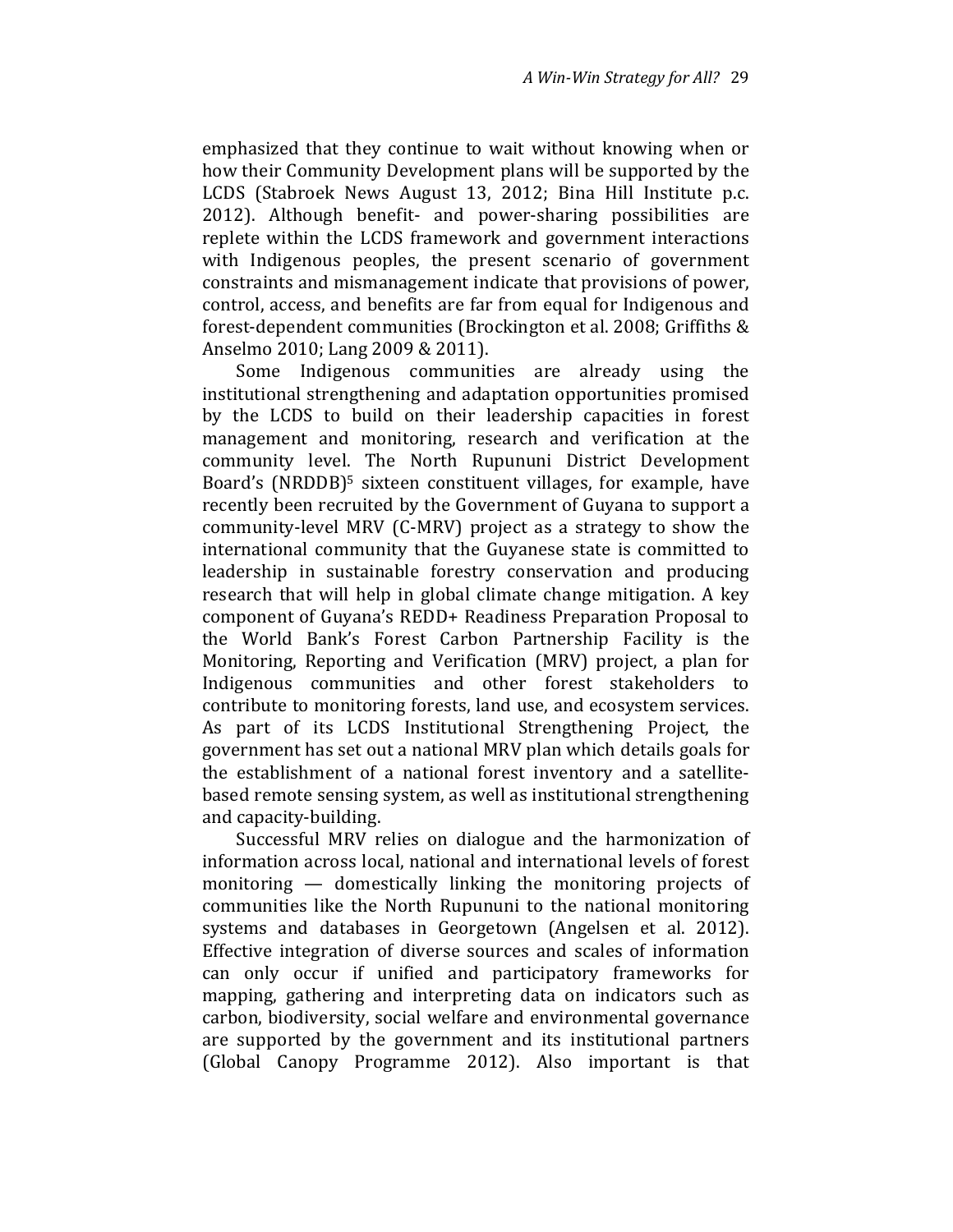information and capacity building resources flow from the national level to stakeholder communities so that communities have the necessary knowledge, resources and technologies to make critical decisions and to implement projects.

Preparation and implementation of the national MRV project for REDD+ readiness has moved very slowly and the level of information-sharing and capacity building provided by the government to partner communities like the North Rupununi has been minimal. In the meantime, the NRDDB and its constituent communities have taken up a leadership role in implementing forest monitoring, research and data verification at the communitylevel and have teamed up with conservation NGO partners, Global Canopy and the Iwokrama International Centre. Much of the literature assessing how REDD+ and other forest management strategies can be effective, efficient and equitable on the ground (Agrawal and Angelsen 2009; Resosudarmo et al. 2012; Sikor et al 2010), highlight the need for active involvement of Indigenous and forest peoples into the design, implementation, monitoring and reporting on the carbon, environmental, social welfare and governance impacts of REDD+ activities. The COP13 Bali Action Plan and recent REDD+ documents also include safeguards related to the full and effective participation, and respect for the rights and particular knowledge of Indigenous and forest peoples (Amazon Environmental Research Institute et al 2010). Community forest monitoring actions provide a methodology for assessing whether REDD+ projects are in fact recognizing FPIC and supporting the conservation, community development and local governance aspirations (Global Canopy Programme 2012). Different from the national MRV plan, the C-MRV project in the North Rupununi focuses on integrating local participation, knowledge and skills in on the ground actions. These include: i) developing knowledge and technological capacity and supporting decision-making related to REDD+ and forest conservation at the community level, and ii) providing an Indigenous perspective on forest management and climate change, based on local monitoring and research data and traditional knowledge of Indigenous titled lands. Community forest monitoring has also proven to be a potential way for Indigenous communities in the North Rupununi and other REDD+ countries to prioritize and monitor the processes of FPIC and local engagement that are necessary to guide the design and operationalization of LCDS projects in Indigenous territories (Global Canopy Programme, 2012).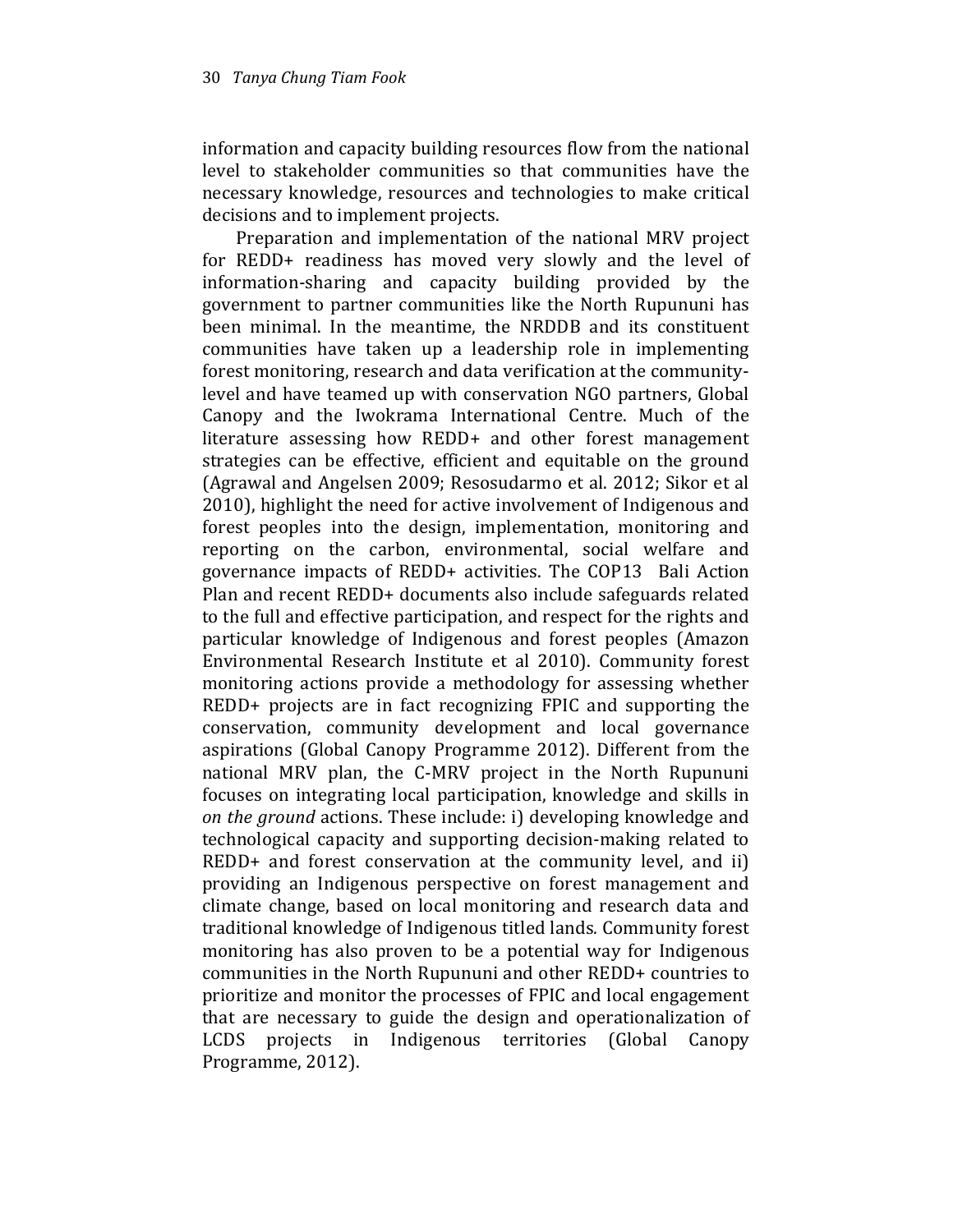## IMPLICATIONS FOR THE DEVELOPMENT PATHS OF GUYANA AND ITS INDIGENOUS PEOPLES

In light of the problems related to democracy and overall effectiveness in frameworks for global climate change governance and debate, and the lack of political will and leadership amongst many of the highly emitting developed nations, it is significant that a small and underdeveloped nation like Guyana has proactively set climate change and deforestation mitigation strategies as core to its political agenda. Climate change mitigation strategies, such as the REDD+ system, purport to offer Guyana and other Caribbean nations sustainable approaches to development that have the potential to protect valuable forests, and stimulate national and local economies. The LCDS framework attempts to address significant issues related to global leadership on forest and ecosystem service conservation and carbon abatement; developing credible institutional strengthening, monitoring and adaptation systems; transforming the national economy to be more ecologically and socially sustainable; and supporting Indigenous land title and sustainable development priorities and promoting the provision of equitable benefit-sharing from market-oriented conservation for the people of Guyana. However, the mitigation of climate change and unsustainable development strategies require not only new technologies and financial incentives, but rather, strong and democratic governance that can balance forest protection, ecologically and socially sustainable economic development opportunities, local priorities and social welfare. Although the framework purports to be a win-win strategy for all (including Guyana's forests, Indigenous and forest-dependent communities, national population and the global community) closer analysis reveals that endemic corruption, political contradictions, poor governance within the forestry and natural resource sectors, and disregard for public debate and Indigenous peoples' rights to meaningful consultation and participation, combine to erode the democratic and performance-based premises of the LCDS framework. This contradiction between global rhetoric and local realities is consistent with Adger et al's (2001) observation that the grand claims of global environmental discourses often fall apart when put to the test in specific placebased empirical case studies.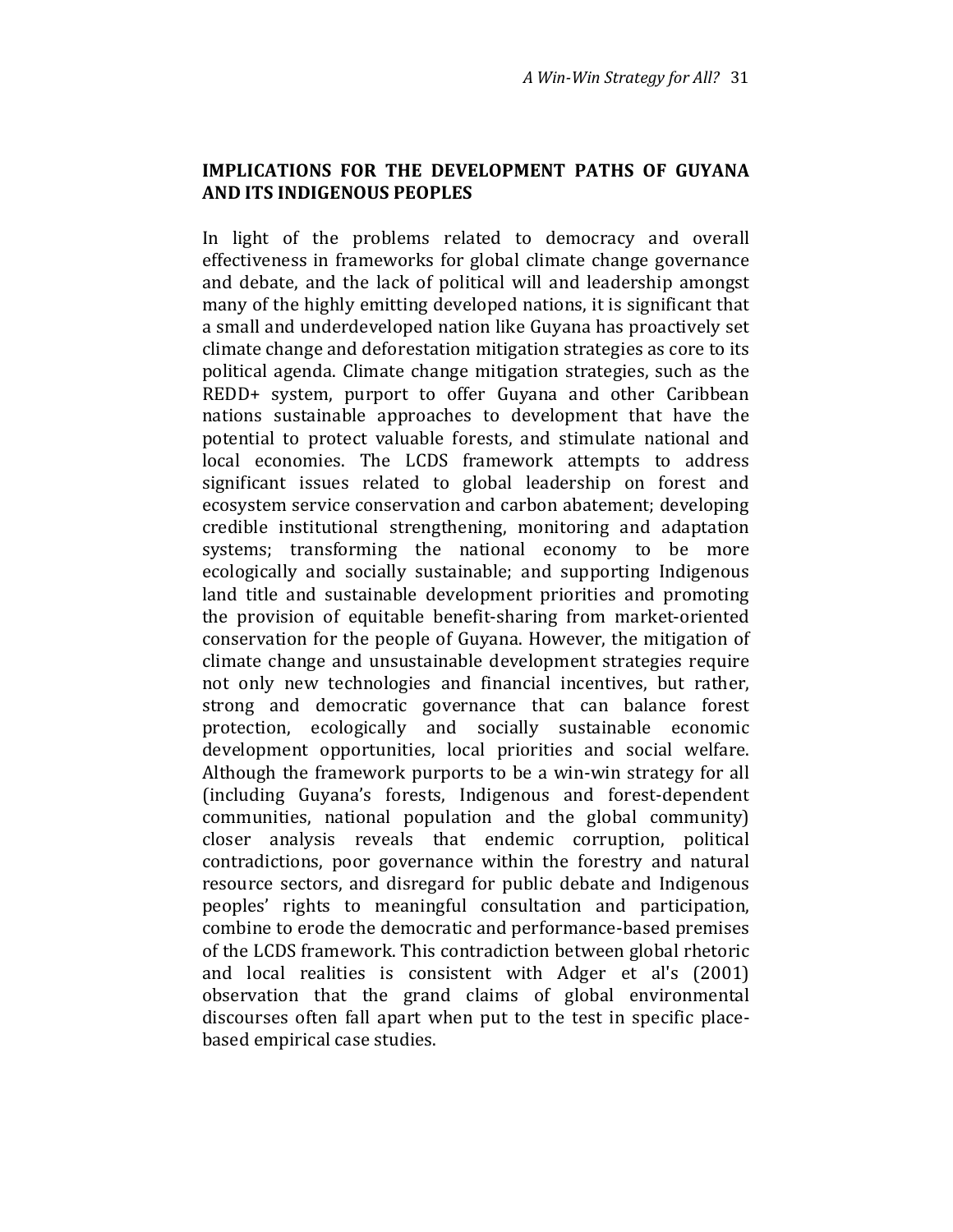Indigenous peoples in Guyana have been particularly sought by the government as 'partners' in the business of climate change and commodifying Guyana's forests, compelling communities and their institutions to grapple with an often disparate combination of local livelihood development priorities, and national forest management and economic development agendas related to their lands and resources. Sustained engagement with the market-oriented strategies of government agencies, institutional partners and global climate regimes has reconfigured local institutions and knowledges, and influenced local socio-ecological relationships in profound ways. However, the ways in which Indigenous actors mobilize their diverse forms of environmental agency and political engagement within global climate change and forest management domains reveal the resiliency and embeddedness of their specific knowledges and lifeways (Chung Tiam Fook 2011). Guyana's Indigenous peoples and institutions are thus caught between government investment promises of local community development and infrastructural support via the LCDS, and their struggle to protect their forests and attain climate justice. With Indigenous forests poised to become the new carbon credit frontiers in Guyana's proposed low carbon economy, issues such as i) mitigating the unequal ecological and social impacts of deforestation and climate change facing Indigenous communities, ii) asserting their participation within climate change and forest conservation debates and governance, and iii) protecting their rights to land title, benefit-sharing and the principle of FPIC have become an increasing priority for Indigenous peoples in Guyana. As primary forest users and the ancestral rights-holders to many of the lands and resources that are of increasing interest to climate regimes, governments and conservationists, Indigenous peoples are the best situated to guide Guyana and other REDD+ countries in sustainably managing forests, adapting to climate change and pursuing a low carbon development path.

#### NOTES

- 1. For simplicity, the Low Carbon Development Strategy (LCDS) will be used henceforth to include both the LCDS and the framework and principles of the REDD+ system.
- 2. Carbon neutrality refers to achieving net zero carbon emissions by balancing the amount of unavoidable carbon emissions a country produces by offsetting it with an equivalent amount of carbon sequestration or buying enough carbon credits to account for the difference.
- 3. The Forest Carbon Partnership Facility (FCPF) was set up by the World Bank to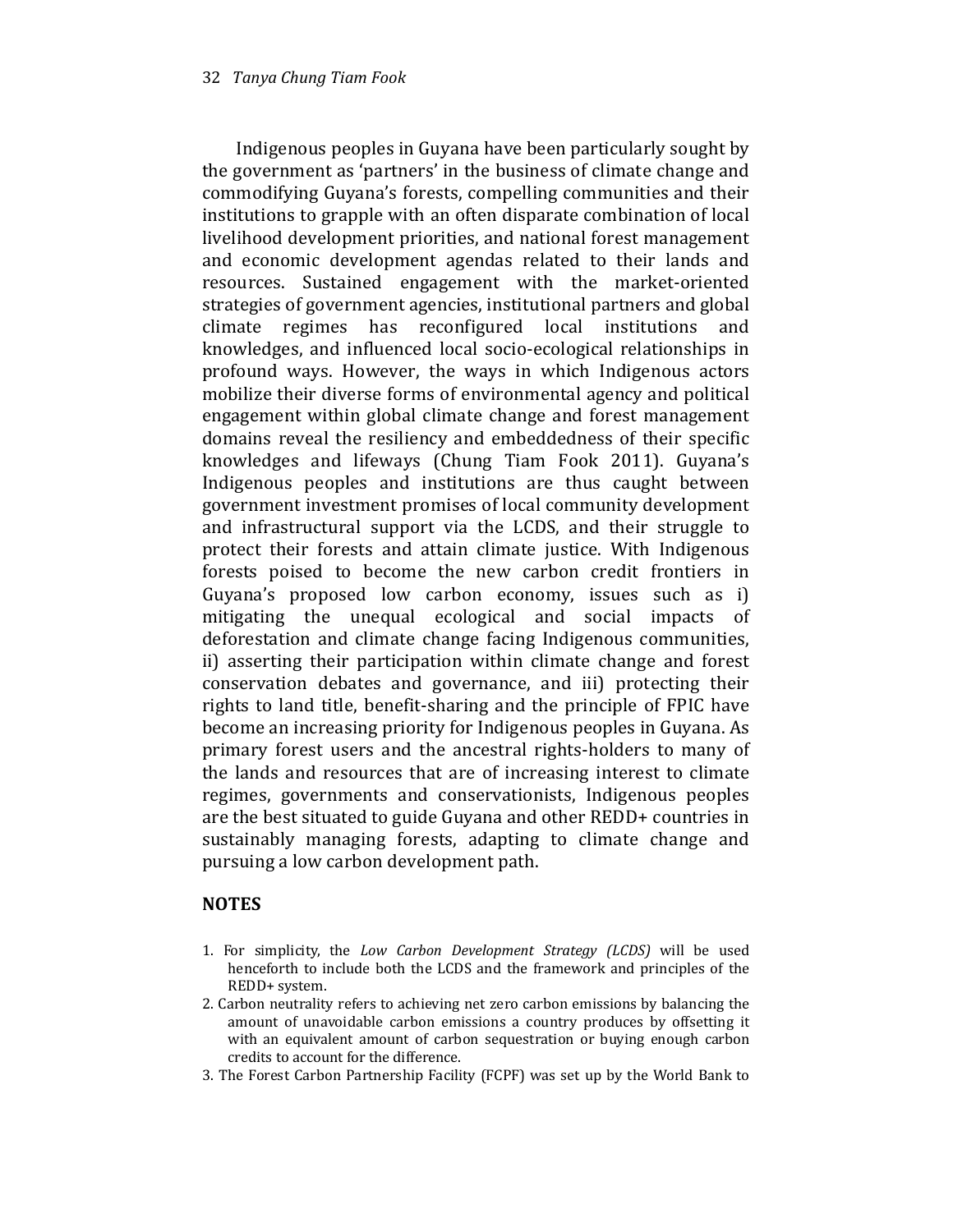assist developing countries like Guyana to prepare national strategies for reducing emissions from deforestation and land degradation (REDD).

- 4. Guyana is divided into 10 different administrative regions, each one governed by a Regional Democratic Council.
- 5. The North Rupununi District Development Board is an Indigenous-led institution created in 1996 to represent the rights and conservation and development interests of its sixteen constituent North Rupununi communities in Region 9. NRDDB is also an independent watchdog of and mediator between government, conservation, development and commercial institutions active in Indigenous communities in the region.

#### NOTES ON CONTRIBUTOR

Tanya Chung Tiam Fook has a PhD in Environmental Studies (York University) and an MA in International Development Studies (Institute of Social Studies). She has been teaching in the Faculty of Environmental Studies and the Department of Geography at York University, and in the Department of Geography at University of Toronto; working as a research consultant for various Indigenous and community-based institutions and is co-director of an environmental and community development non-profit organization called Oxumaré International Projects. Amongst several articles and professional reports, Tanya is currently working on a book manuscript of her doctoral thesis, Sustaining Indigenous Lifeways Through Collaborative and Community-Led Wildlife Conservation in the North Rupununi, and has published a book chapter called "Articulating Decolonized Collaborative Conservation through Indigenous Knowledges in Guyana," in Re/Envisioning Relationships: Aboriginal and Non-Aboriginal Alliances and Coalitions for Indigenous Rights, Social and Environmental Justice. Contact: tchungtiam@gmail.com

#### **REFERENCES**

Abraham, D., Bulkan, J, Alli, M. Beharry, S., Chung Tiam Fook, T. et al. March 24, 2011. Open letter to Minister Erik Solheim, Minister of the Environment & International Development, Norway, Reproduced in Lang, C. Eight problems with Norway's REDD support to Guyana: Open letter to Erik Solheim, redd-monitor.org. Retrieved August 9, 2012 from http://www.redd-monitor.org/ 2011/03/25/eight-problems-withnorways-redd-support-to-guyana-open-letter-to-erik-solheim/

Adger, W.N., Benjaminsen, T.A., Brown, K. & Svarstad, H. 2001. Advancing a political ecology of global environmental discourses, Development and Change. 32:681-715.

Amerindian Peoples' Association (APA). 2010, March 9. Indigenous Peoples Demand Action on Land Rights, Consent Issues, Press Release. Georgetown: APA.

Amerindian Peoples' Association (APA). 2009. Workshop on Indigenous Peoples' Rights, REDD and the Draft Low Carbon Strategy (LCDS). Georgetown: APA.

Angelsen, A., Brockhaus, M., Sunderlin, W.D. and Verchot, L.V. (eds). 2012. Analysing REDD+Challenges and choices. Bogor: Centre for International Forestry Research.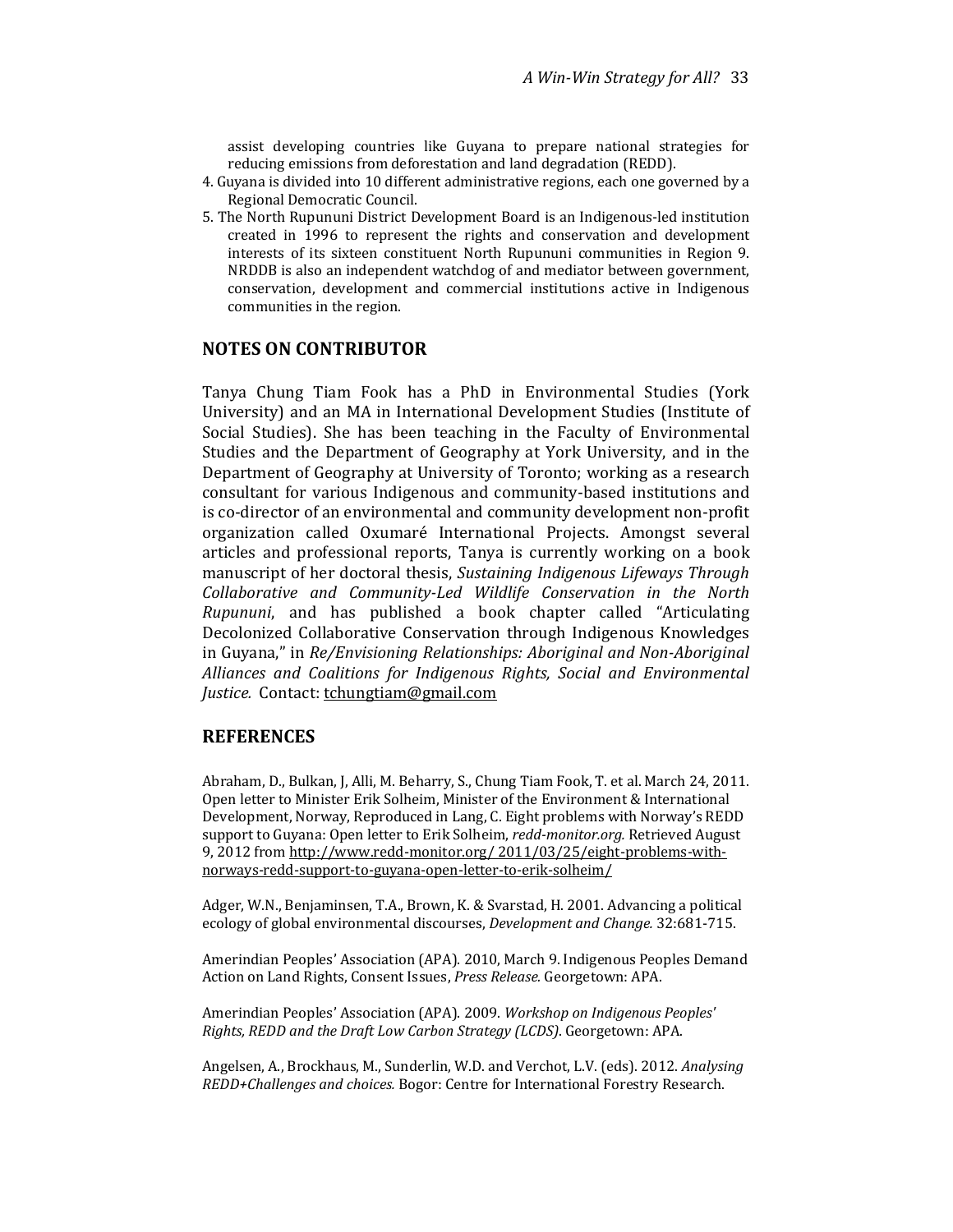#### 34 Tanya Chung Tiam Fook

Angelsen, A. and McNeil, D. 2012. The evolution of REDD+, In Angelsen, A., Brockhaus, M., Sunderlin, W.D. and Verchot, L.V. (eds), Analysing REDD+Challenges and choices. Bogor: Centre for International Forestry Research.

Angelsen, A. (ed.) 2009. Realising REDD+: National strategy and policy options. Denmark: Centre for International Forestry Research.

Bishop, M, L & Payne, A, J. (2012) 'Climate Change and the Future of Caribbean Development', Journal of Development Studies. 48(10): 1536-53.

Black, D.R. & McKenna, P. 1995. Canada and Structural Adjustment in the South: The Significance of the Guyana Case, Canadian Journal of Development Studies. 16(1): 55- 78.

Brockington, D, Duffy, R & Igoe, J. 2008. Nature Unbound: Conservation, capitalism and the future of protected areas. London: Earthscan.

Bulkan, J. 2007. Timber tags, legal forms and the counterfeit: interaction between technology, forestry regulatory agency and people in Guyana, Association for Law, Culture and the Humanities Conference. Washington DC.

Bulkan, J. and Palmer, J. 2007. Lazy days at international banks: how Credit Suisse and HSBC support illegal logging and unsustainable timber harvesting by Samling/Barama in Guyana, and possible reforms. Report to Chatham House (Royal Institution for International Affairs, London, UK) FLEGT update meeting, 9-10 July 2007.

Chene, M. 2010. Overview of corruption and anti-corruption in Guyana, with reference to natural resource sectors. Norway: U4 Anti-Corruption Resource Centre.

Chung Tiam Fook, T. 2011. Sustaining Indigenous Lifeways Through Collaborative and Community-Led Wildlife Conservation in the North Rupununi (Doctoral Dissertation). York University, Toronto, ON.

Colchester, M. 1997. Guyana: Fragile Frontier. Moreton-in-Marsh: Forest Peoples Programme.

Colchester, M. & Ferrari, M.F. 2007. Making FPIC - Free, Prior and Informed Consent - Work: Challenges and Prospects for Indigenous People. Moreton-in-Marsh: FPP.

Colchester, M. & LaRose, J. 2010. Our Land, Our Future: Promoting Indigenous Participation and Rights in Mining, Climate Change and other Natural Resource Decision-making in Guyana, Final report of the APA/FPP/NSI Project. Georgetown: APA/FPP.

Conservation International. 2011. The Upper Essequibo Conservation Concession. Arlington: Conservation International.

Dalrymple, O.K. & Pulwarty, R.S. 2006. Sea-level Rise Implications for the Coast of Guyana: Sea walls and muddy coasts, Fourth International Latin American and Caribbean Conference for Engineering and Technology (LACCET), 21-23 June 2006, Mayagüez, Puerto Rico.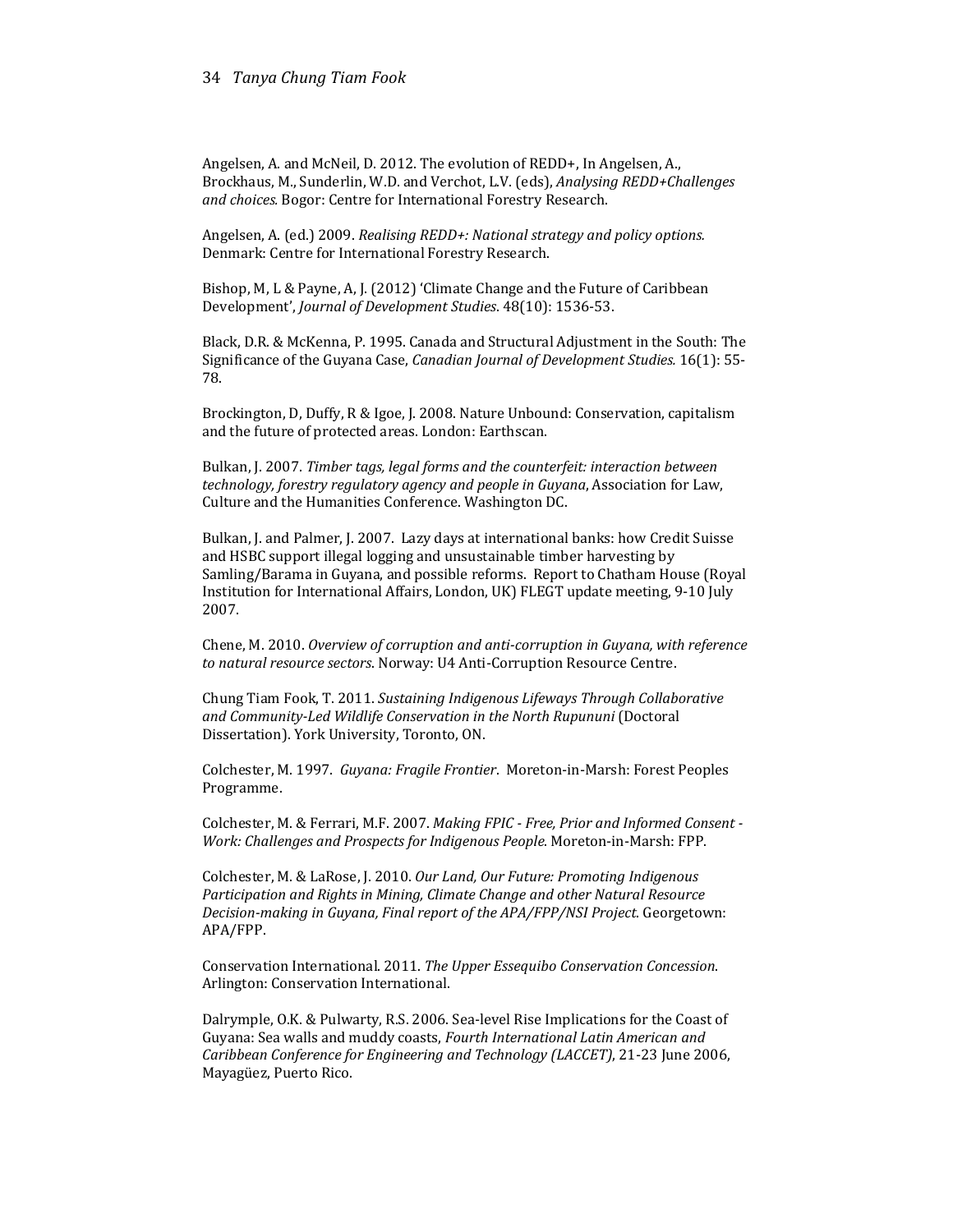David, B., Isaacs, P., Johnny, A., et al. 2006. Wa Wiizi – Wa Kaduzu (Our territory – Our Custom): Customary Use of Biological Resources and Related Traditional Practices within Wapichan Territory in Guyana. South Rupununi, Guyana.

Depledge, J. & Yamin, F. 2009. The Global Climate-change Regime: A Defence, in: D. Helm & Helpern, C. (eds.), The Economics and Politics of Climate Change. Oxford: Oxford University Press, 433-454.

Dow, J. et al. 2009. Independent Review of the Stakeholder Consultation Process for Guyana's Low Carbon Development Strategy (LCDS). Georgetown: International Institute for Environment and Development (IIED).

Global Canopy Programme. 2012. Community-Powered Monitoring of REDD+: Open Source technology boosts community forest monitoring. Retrieved June 11, 2012 from http://www.globalcanopy.org/sites/default/files/CommunityPowered%20Monitor ing%20of%20REDD%20-%20Canopy%20Viewpoint.pdf

Guyana Chronicle. 2011, May 18. Low Carbon Development Strategy investments take shape, Guyana Chronicle.

Guyana Ministry of Natural Resources and the Environment. (03-2012). Continuing the Sustainability of Guyana's Forest. Georgetown: Ministry of Natural Resources and the Environment.

Guyana's National Development Strategy (n.d.). Retrieved August 9, 2012 from http://www.sdnp.org.gy/nds/ chapter24.html Forte, M. (2006) (Ed.). Indigenous resurgence in the contemporary Caribbean: Amerindian survival and revival. New York: Peter Lang.

Jagdeo, B. 2010. Address to 16<sup>th</sup> Conference of the Parties of the United Nations Framework Convention on Climate Change by His Excellency Bharrat Jagdeo, President of the Republic of Guyana. Cancún.

Jagdeo, B. 2009a. Address by His Excellency Bharrat Jagdeo, President of the Republic of Guyana. Toronto: York University.

Jagdeo, B. 2009b. Interview: Hard Talk. British Broadcasting Corporation.

Hiraldo, R. and Tanner, T.M. 2012. The role of ideologies in framing the REDD+ agenda, In Angelsen, A., Brockhaus, M., Sunderlin, W.D. and Verchot, L.V. (eds), Analysing REDD+Challenges and choices. Bogor: Centre for International Forestry Research.

International Climate Justice Network. August 28, 2002. Bali Principles of Climate Justice. Retrieved August 9, 2012 from www.ienearth.org/ien-old/docs-up/cj-16bali.pdf

Iwokrama. 2009. Annual Report. Georgetown: Iwokrama International Centre for Rainforest Conservation and Development.

Kaieteur News. July, 26, 2011. World Bank wants checks on Amerindian projects, Kaieteur News. Retrieved August 9, 2012 from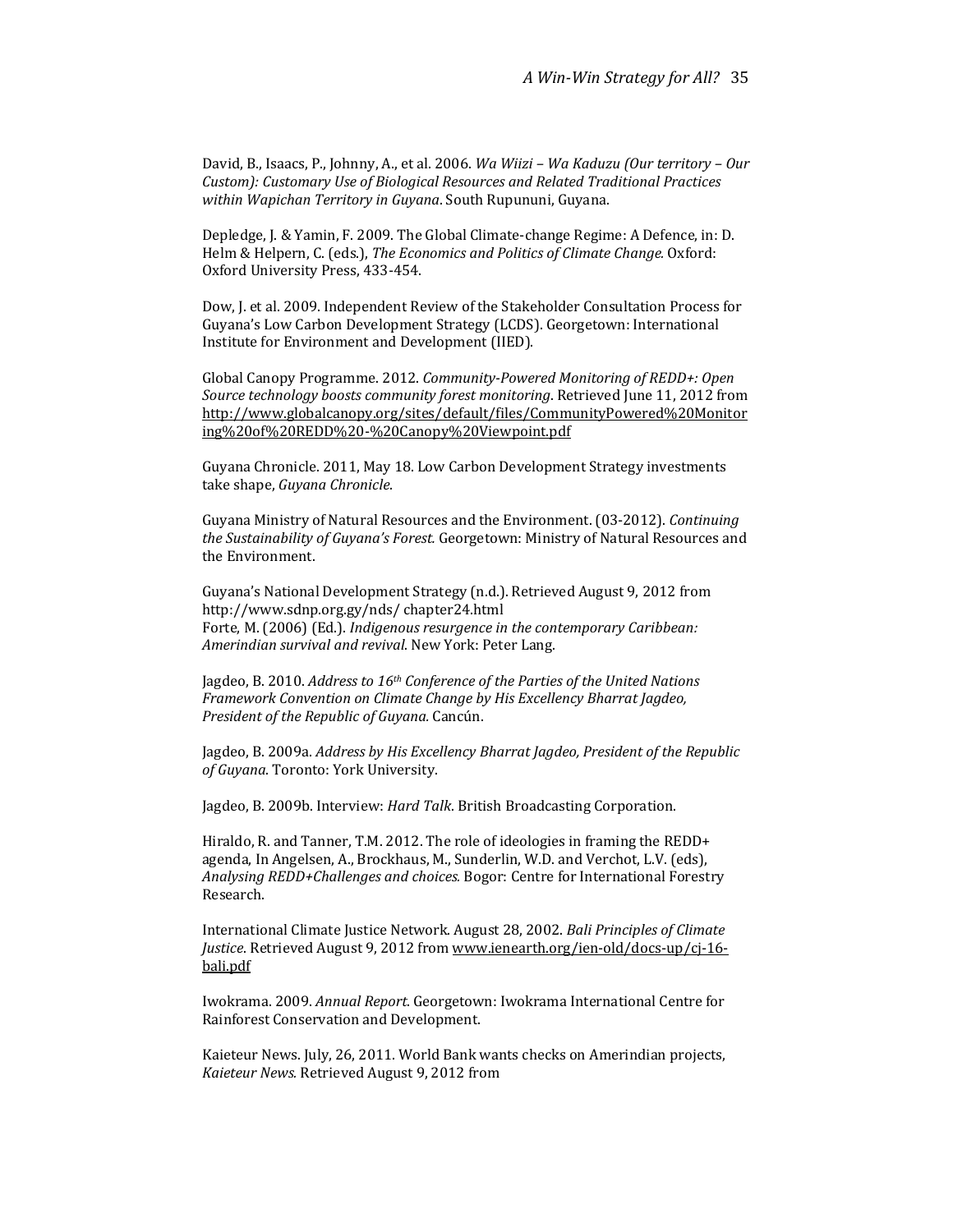http://www.kaieteurnewsonline.com/2011/07/26/world-bank-wants-checks-onamerindian-projects/

LaRose, J. 2004. In Guyana, Indigenous Peoples Fight to Join Conservation Efforts, Cultural Survival Quarterly. 28(1).

Lang, C. May 27, 2011. Brazil's deforestation rate soars. What now for REDD? Reddmonitor.org. Retrieved August 9, 2012 from http://www.reddmonitor.org/2011/05/27/brazils-deforestation-rate-soars-what-now-for-redd/

Lang, C. June 8, 2009. Indigenous Peoples on REDD: REDD is only made for corporations, redd-monitor.org. Retrieved August 9, 2012 from http://www.reddmonitor.org/2009/06/08/ indigenous-peoples-on-redd-redd-is-only-made-for-corporations/.

Lohmann, L. 2012 Financialization, commodification and carbon: the contradictions of neoliberal climate policy. Socialist Register. Retrieved August 9, 2012 from http://thecornerhouse.org.uk/sites/ thecornerhouse.org.uk/files/Socialist%20Register%20Neoliberal%20Climate%20P olicy%20Contradict ions.pdf (23 May 2012)

Low Carbon Development Strategy Multi-Stakeholder Steering Committee. 2011, August 13. Meeting 40. Retrieved August 9, 2012 from http://www.lcds.gov.gy/images/stories/Documents/minutes40.pdf

Low Carbon Development Strategy Multi-Stakeholder Steering Committee. 2011, June 9. Meeting 42. Retrieved August 9, 2012 from http://www.lcds.gov.gy/images/stories/Documents/minutes42.pdf

Magrin, G., Gay García, C., Cruz Choque, D. et al. 2007. Climate Change 2007: Impacts, Adaptation and Vulnerability. Contribution of Working Group II to the Fourth Assessment Report of the Intergovernmental Panel on Climate Change, In Parry, M.L., et al. (eds.), Cambridge: Cambridge University Press, 581-615.

Mimura, N., L. Nurse, R.F. McLean, J. Agard, L. Briguglio, P. Lefale, R. Payet and G. Sem, 2007. Small islands. Climate Change 2007: Impacts, Adaptation and Vulnerability. Contribution of Working Group II to the Fourth Assessment Report of the Intergovernmental Panel on Climate Change, In M.L. Parry, O.F. et al. (eds.), Cambridge: Cambridge University Press, 687-716.

Multi Stakeholders Steering Committee (MSSC). 2012, August. GRIF Projects Update for MSSC – August 2012. Georgetown.

Norway-Guyana MOU. 2009, November, 9. Memorandum of Understanding between the Government of the Cooperative Republic of Guyana and the Government of the Kingdom of Norway regarding Cooperation on Issues related to the Fight against Climate Change, the Protection of Biodiversity and the Enhancement of Sustainable Development, Kurupakari, Guyana.

Norway Ministry of the Environment. 2012. The Government of Norway's International Climate and Forest Initiative. Oslo.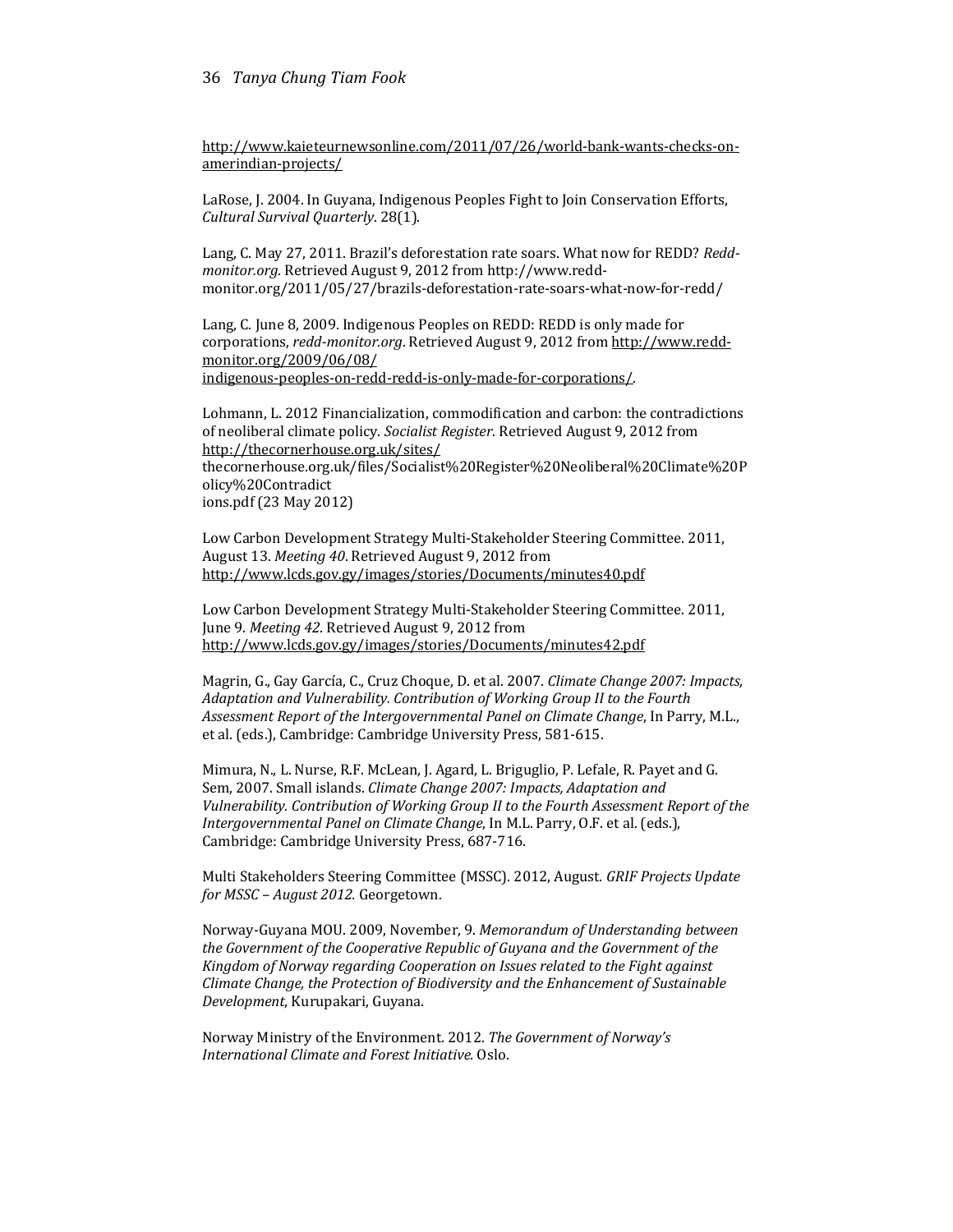Office of Climate Change. 2010. Low Carbon Development Strategy (LCDS): Transforming Guyana's Economy While Combating Climate Change. Georgetown: Office of the President, Republic of Guyana.

Office of Climate Change. 2009. National Toshaos Council Meeting. Draft Report, Region 4. Georgetown: National Conference Centre.

Ostrom, E. and Nagendra, H. 2006. Insights on Linking Forests, Trees, and People from the Air, on the Ground, and in the Lab. Proceedings of the National Academy of Sciences USA 103: 19224-19331.

Pöyry Forest Industry. 03-16-2011. Guyana REDD+ Monitoring Reporting and Verification System (MRVS) Interim Measures Report. Georgetown: Guyana Forestry Commission.

Resosudarmo, A., Duchelle, A.E., Ekaputri, A.D., & Sunderlin, W. 2012. Local hopes and worries about REDD+ projects, In Angelsen, A., Brockhaus, M., Sunderlin, W.D. and Verchot, L.V. (eds), Analysing REDD+Challenges and choices. Bogor: Centre for International Forestry Research.

Salick, J. & Byg, A. 2007. Indigenous People and Climate Change. Oxford: Tyndall Centre for Climate Change Research.

Schapiro, M. 2009. The Carbon Hunters. Frontline/World.

Sikor, T., Stahl, J., Enters, T., Ribot, J. & Singh, N. 2010. Redd plus, forest people's rights and climate governance, Global Environmental Change, 20: 423-425.

Stabroek News. 2012, August 13. Issues to be addressed, Stabroek News. Retrieved August 9, 2012 from http://www.stabroeknews.com/2012/features/what-thepeople-say/08/13/issues-to-be-addressed

Sunderlin, W.D. and Atmadja, S. 2009 Is REDD+ an idea whose time hascome, or gone? In: Angelsen et al. (eds) Realising REDD+: national strategy and policy options, 45-53. Bogor: CIFOR..

Sutherland, G. 2010, August 17. Exploration requirement worrying miners, Stabroek News. Retrieved August 9, 2012 from http://www.stabroeknews.com/2009/news/local/08/17/54819

Tauli-Corpuz, V. 2003. Biodiversity, Traditional Knowledge and Rights of Indigenous Peoples, IPRs Series No.5. Penang: Third World Network.

Thomas, R. 2009, January. Ecosystem Services. Presentation at the Guinana Shield Initiative Central Meeting, Iwokrama Field Station, Kurupukari, Guyana.

Trotz, N. 2010, January 28. The Caribbean Community and the Outcome of COP15, Public Lecture. University of Toronto.

Vanguardia. January 12, 2012. "Negocio del carbono no pasará por tierras indígenas": COICA, Vanguardia. Retrieved August 9, 2012 from http://www.vanguardia.com.mx/negociodelcarbononopasaraportierrasindigenasco ica-1160963.html